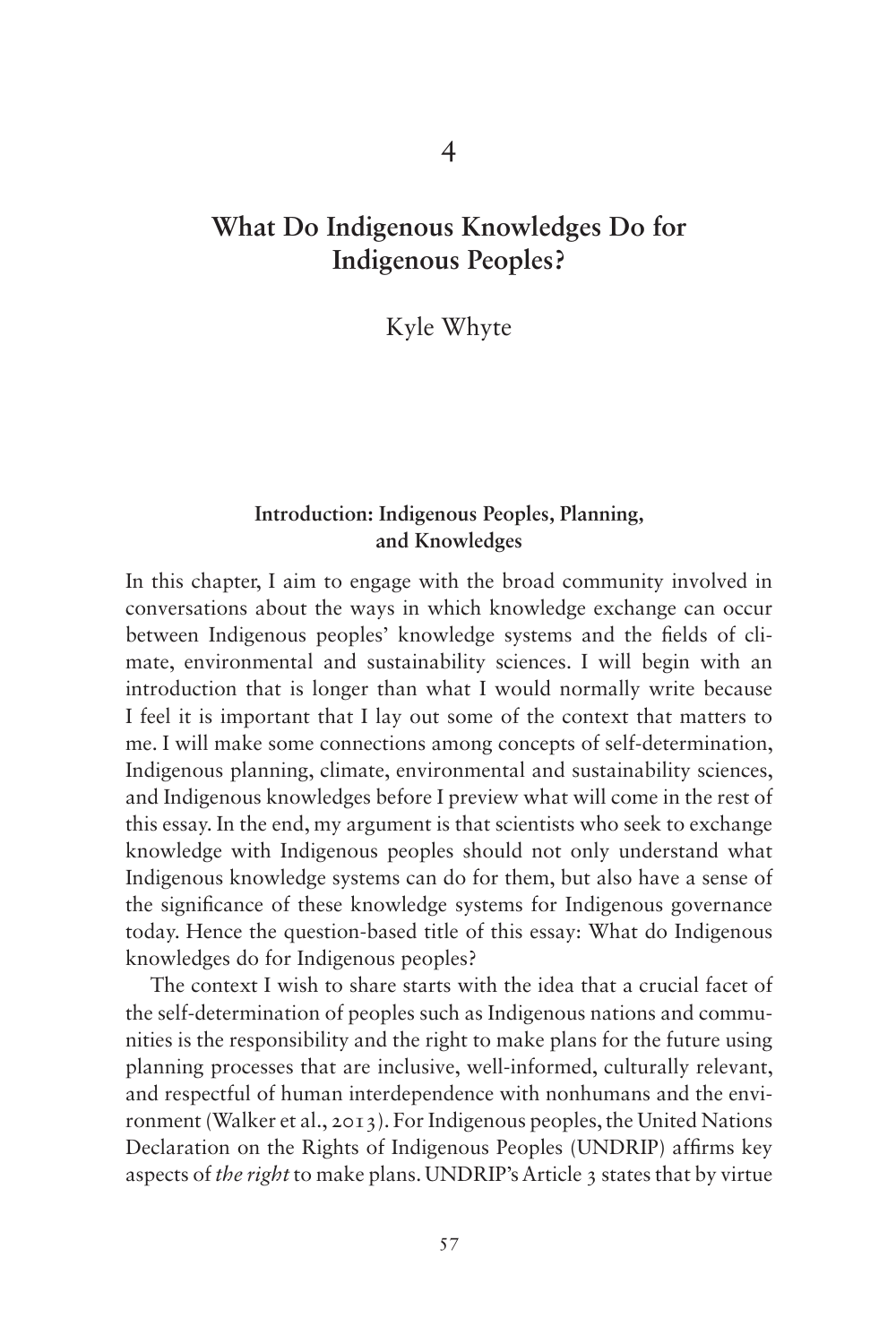of the right to self- determination, Indigenous peoples"freely determine their political status and freely pursue their economic, social and cultural development" (United Nations General Assembly, 2007 ). Moreover, UNDRIP's Preamble affirms that "control by indigenous peoples over developments affecting them and their lands, territories, and resources will enable them to maintain and strengthen their institutions, cultures and traditions, and to promote their development in accordance with their aspirations and needs." The Preamble also recognizes "that respect for indigenous knowledge, cultures and traditional practices contributes to sustainable and equitable development and proper management of the environment."

As Anishinaabe people (Ojibwe, Odawa, Potawatomi), planning figures prominently in our societies as a responsibility and not just a right, as is true in distinct respects for many other Indigenous peoples (see Jojola, 2001 ). We have a widely respected core philosophy, shared by many Indigenous peoples and often inspired by the Haudenosaunee, requiring us to consider the broader impacts of what we do now for the seven generations to follow. Depending on the context, this philosophy can refer to three generations prior (i.e., our ancestors), the present generation, and three generations into the future (i.e., our descendants); or it can refer to the long- term planning horizon of seven generations into the future (Benton-Benai, 2010; Walker et al., 2013). And when we consider broader impacts, it is common to look at the world as interrelated in ways that some people outside the Anishinaabe world do not always grasp, such as the complex interrelation of human health; storytelling; gendered and intergenerational relationships; cultural and ceremonial life; the intimacy of human relations with plants, animals and entities (e.g., water); and the moral responsibilities that come with family, clan, and band memberships (Borrows, 1997; Kimmerer, 2013; McGregor, 2009). One of the concepts Anishinaabek often use to describe this integrated conception of life is *bimaadizi* (verb) or "living in a good and respectful way" (Mitchel, 2013 : 21; see also Gross, 2002 ). Though Anishinaabe language is made up mostly of verbs, some people also use the noun form, *bimaadiziwin* , in English written language, since the noun form may be perceived as flowing better in English grammar and style (Lyons,  $20IQ$ ).<sup>1</sup>

 1 I tried to use English spellings of words in Anishinaabemowin (the language of the Anishinaabek) that can be identified by diverse Ojibwe, Potawatomi, and Odawa people and people who work in relation to this language. I recognize that there are many accents and spelling systems, that I have mixed a few, and that some of the spellings I am using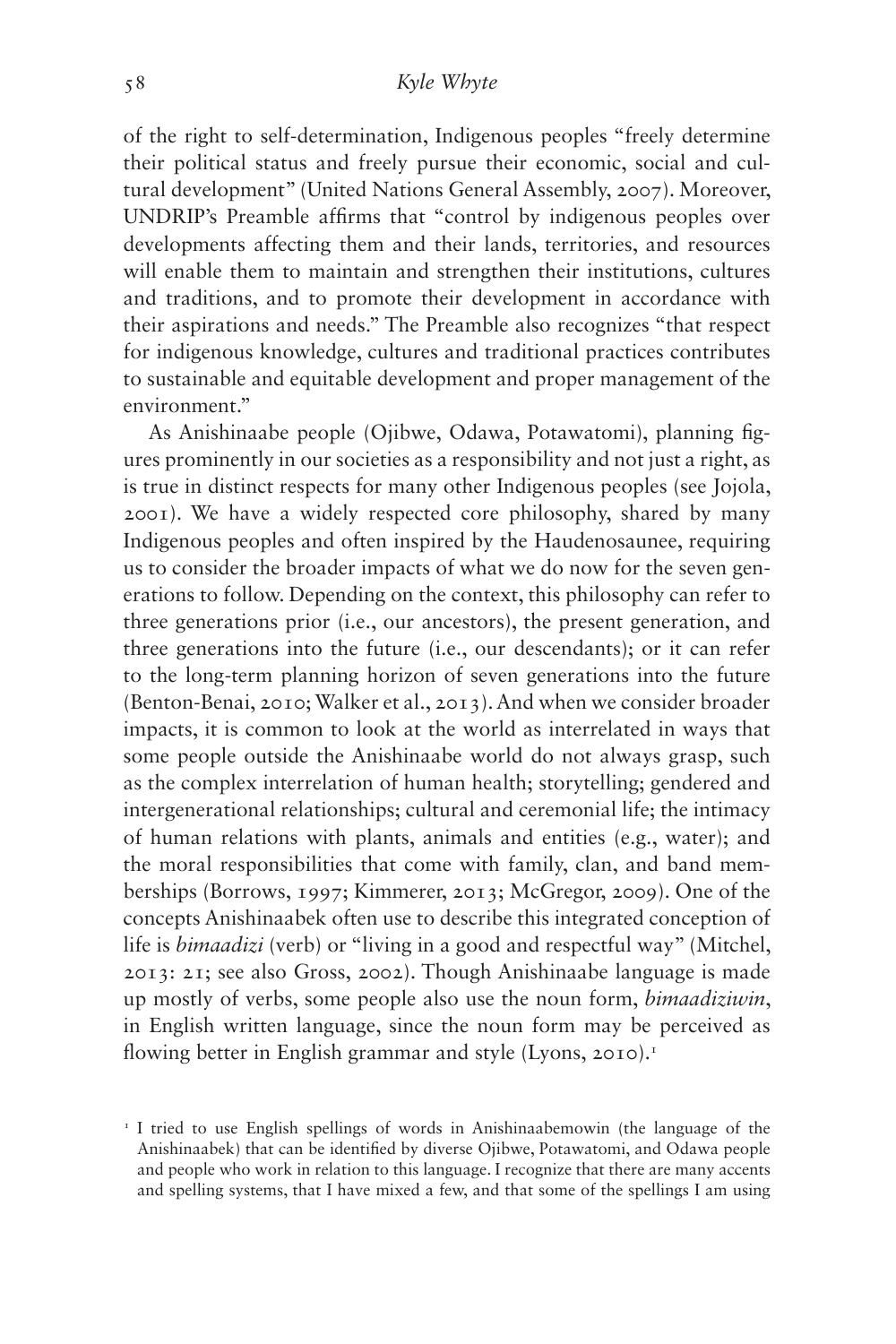Anishinaabe ways of life also stress the importance of future planning in order to live adaptively throughout the year, given metascale forces such as seasonal changes and shifting ecological trends that affect economies and trade, the availability of first foods and medicinal plants, and the timing of ceremonies (Clifton, 1986). Anishinaabe and other Indigenous peoples have built knowledges of how to live adaptively with nonhumans and the environment, lessons that are shared and imparted most often through oral and performative means, including stories, ceremonies, and intergenerational and family activities (e.g., hunting; Reo and Whyte, 2012). These knowledges represent valuable capacities for adaptation planning because they are community-based and, perhaps for that reason, are trustworthy (Scheman, 2012; Werkheiser, 2015). They also contain insights, conservation and environmental governance strategies, methods of analysis, and decision- making processes that arise from hundreds of years of collective memories, experiences, and trial and error in adapting to metascale forces, from historic climate change to the transatlantic fur trade.

Though Indigenous peoples have rights and responsibilities to plan, and useful knowledges for doing so, in the context of US and Canadian settler states, long-term planning for sustainability issues such as climate destabilization is challenging to put in practice for Ojibwe, Odawa, and Potawatomi peoples and other Indigenous nations and communities sharing the region and beyond. As settler states are here to stay, they have instantiated and enforce laws, economic policies, and practices of cultural and political domination that leave Indigenous peoples with little space to plan both creatively and practically about what to do in the future. Consider just a few examples. Settler states are often firm in their legal and policy commitment to enforce Indigenous jurisdictions as fixed and inflexible, such as treaty areas, reservation boundaries, and subnational (e.g., state or provincial) borders and transnational boundaries (e.g., US/ Canada; Marino, 2012; Theriault, 2013; Whyte, 2014). One consequence in some cases is that Indigenous peoples cannot practically plan to shift their seasonal subsistence and economic activities if a valuable plant 's or animal's habitat moves outside of a treaty area or crosses a transnational border, because settler states would oppose such plans as "illegal" even when the plans are within Indigenous ancestral territories; flow from

are in some ways the least similar to how members of my tribe (Potawatomi) engage in English language spelling. Given that I use these terms every day with family, friends, and colleagues, I just tried to impart spellings people would recognize.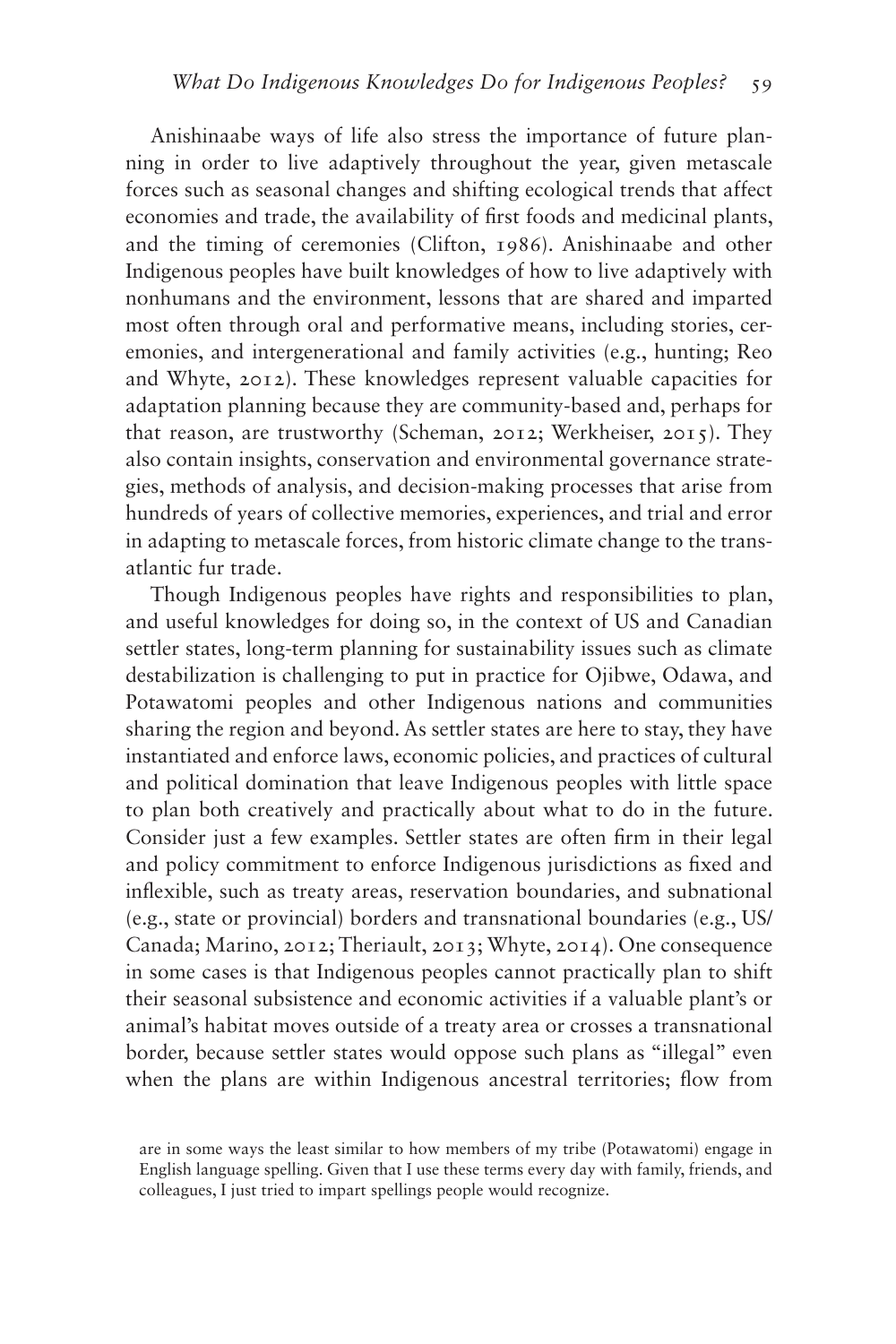established Indigenous commercial, subsistence, and cultural practices; and are consistent with Indigenous interpretations of the purpose of treaties (Stark, 2010 ) or with the fact that some Indigenous peoples never consented in the first place to the instantiation of a transnational border bisecting their territories.

Or consider other planning issues stemming from how the weakening of Indigenous subsistence economies and trade networks creates incentives for Indigenous governments to engage with industries that they do not trust or feel are unsustainable. In one story I recently read from outside the Great Lakes, a former Iñupiat mayor of the North Slope Borough in the Arctic describes the dilemma he faced when he ended up supporting an Arctic offshore drilling program, which he and his community believed posed unacceptable environmental risks to their waters and food system. He said he was torn on what plans to make because, as the article states, 95 percent of the borough's taxes come from oil and gas. Moreover, the production in oilfields typically relied on for revenue was in decline. According to the mayor, "My biggest responsibility was maintaining the economic well- being of the borough and that largely has to do with maintaining oil in the pipeline" (Birger, 2012 ).

Finally, the political and cultural domination of settler states affects internal affairs in Indigenous governments. Consider tribes in the United States. Many tribal officials often feel pressure from their electoral constituencies to focus on pressing issues such as unemployment, sexual violence, and diabetes, among other challenges. Governmental units, from environmental services agencies to cultural preservation departments, are often siloed. That is, the units do not communicate or coordinate with one another even though they are responsible for addressing deeply interrelated issues, such as the health and cultural preservation, when, for example, a subsistence and ceremonially valuable fish population is contaminated with hazardous chemicals. These units are usually severely underfunded and employ staff whose time gets spread thin as workers juggle multiple projects. Unnecessary divisions can also separate tribal lawmakers, bureaucrats, and staff from elders, traditional and subsistence harvesters, gatherers, and spiritual and cultural leaders. For example, tribal staff often have to find ways to satisfy federal grant requirements and metrics that may conflict with cultural and subsistence values held by elders, harvesters, and spiritual leaders (Ranco et al., 2011 ).

The observations in the last few paragraphs arise from my work on climate change adaptation and sustainability planning with Indigenous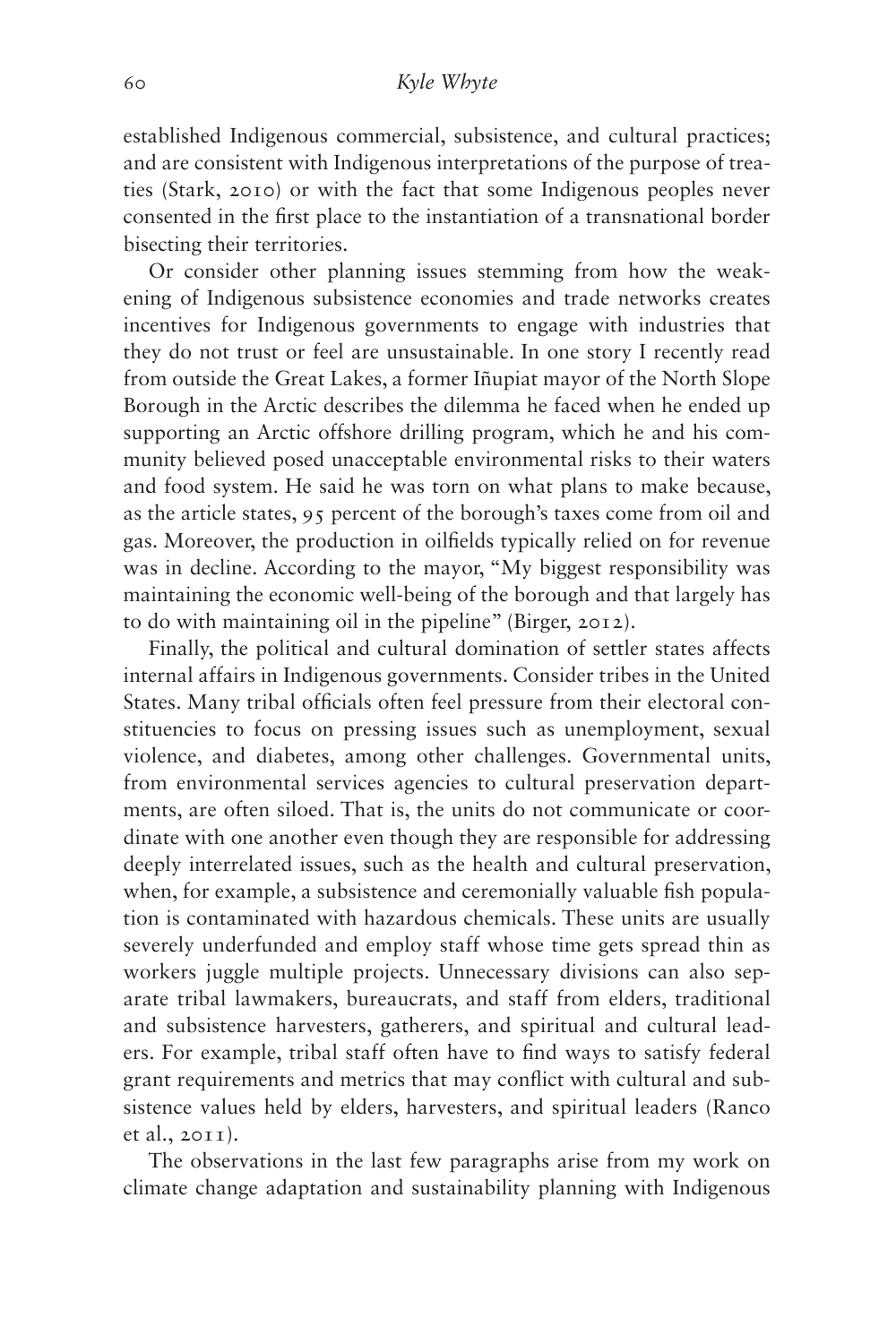nations and communities sharing the Great Lakes region, as well as my learning from Indigenous peoples in other regions about the challenges they are facing and how they are responding. This work ranges from facilitating the development of future climate change scenarios to writing and reviewing Indigenous adaptation plans to organizing dialogues connecting Indigenous governmental regulators, harvesters, and community members with scientists and engineers of other nations and heritages. I also convene or contribute to projects that put forward ethical principles and guidelines for cooperation between Indigenous parties and parties of other nations and heritages on climate change adaptation, largelandscape conservation, and environmental justice. As a Potawatomi person, I aim to support the planning efforts of Anishinaabek and other Indigenous peoples sharing the region on behalf of our continuance and resurgence as distinct and self-determining communities and nations. It is also my responsibility to share with and learn from others outside the Great Lakes region.

This brings me to the central topic of the essay: knowledge. A good planning process for any nation or community requires access to the most reliable and trustworthy sources of knowledge available for thinking about future scenarios and situations. Regarding climate change, for example, an array of different knowledges are needed: from variations in lake levels or shifts in the location of tree species in forests, to indicators tribes should be monitoring to track climate change trends, to health risks that are likely to be faced by tribal members if they lose access to culturally and economically important inland wildlife, to how tribal urban infrastructure, such as storm water management systems, will react to more intense precipitation events. Knowledges are needed of the different adaptation strategies that specific Indigenous communities or nations developed historically to shift to with the dynamics of ecosystems (e.g., knowledge of different varieties of plants suitable to different habitats), as well as the strategies that must be developed collaboratively and diplomatically with neighboring counties, towns, cities, states, and federal agencies (Grossman and Parker, 2012 ). For the purpose of planning, many Indigenous peoples rely on their own knowledges of how to live adaptively with nonhumans and the environment and how to build strong relationships with neighboring societies. Yet the work being done in a range of climate, sustainability, and environmental sciences is also valuable for Indigenous planning. Many Indigenous peoples and organizations already employ their own scientific staff and use the research of federal agencies and academic institutions to learn how to improve and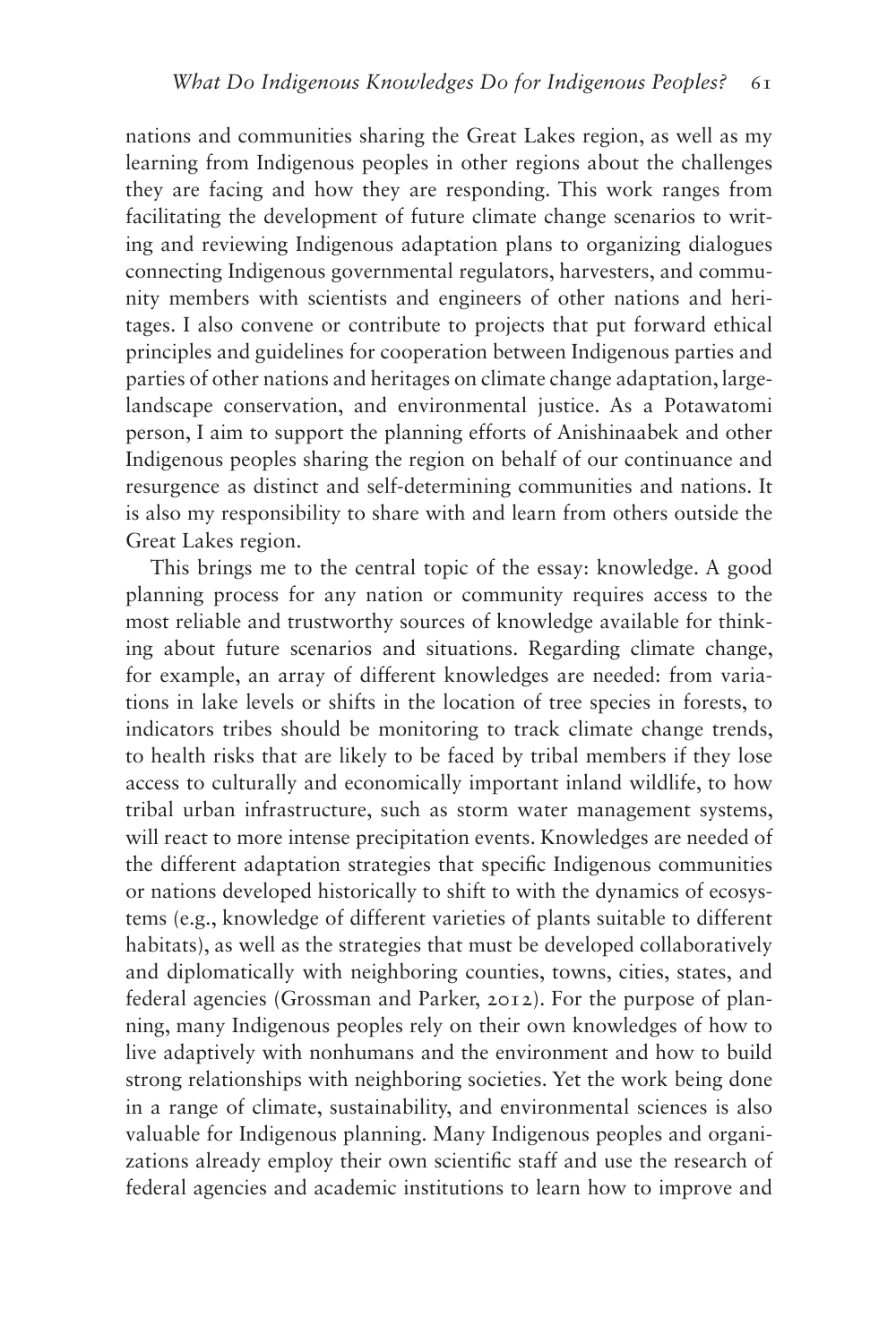evaluate environmental protection, conservation, and climate-change planning.

For some time, tribes have considered the benefits of using different sciences to improve their approaches to planning. It is also the case that climate, environmental, and sustainability scientists –and Indigenous persons who engage these fields – have been writing about the value of Indigenous knowledges to help improve scientists' research and capacity to support the decisions of leaders and public officials. Indeed, some Indigenous persons and many persons of other nations and heritages have created quite a buzz concerning the value of exchange with Indigenous knowledge systems, which they refer to under a number of names, including Indigenous knowledge (IK), traditional knowledge (TK), Indigenous knowledge of the environment (IKE), traditional ecological knowledge (TEK), and Native Science (Agrawal, 1995; Berkes, 1999; Burkett, 2013; Cajete, 1999). Here, I refer to all such English- language concepts as *Indigenous knowledges* , which is short for Indigenous knowledge systems. For the people in these fields, knowledge exchange is important because Indigenous knowledges possess lessons, principles, and practices that can teach peoples of other heritages and nations about living sustainably  $-$  the seven generations philosophy (Nelson, 2008 ). Indigenous peoples have local knowledges of the properties or behavior of particular plants and animals (Turner et al., 2011 ), ecosystem services (Alessa et al., 2010 ), or local environmental change (Reidlinger and Berkes, 2001) that scientists typically do not consider or have access to when they engage in their studies. The United Nations' report, *Our Common Future*, states that Indigenous peoples "are the repositories of vast accumulations of traditional knowledge and experience," and that "larger society… could learn a great deal from their traditional skills in sustainably managing very complex ecological systems" (World Commission on Environment and Development,  $1987: 114-15$ ). In many science fields, a story has been unfolding about the importance of Indigenous knowledges for research.

In this essay, I want to share another story  $-$  a story I began to tell earlier in this introduction – but one that is often not discussed in detail in science literatures on Indigenous knowledges: the value of Indigenous knowledges for us, the members of Indigenous communities, for our own planning, especially in relation to *today's* climate destabilization ordeal that is entangled with the problems we have with settler states and other colonial and corporate powers. I have found that scientists often appreciate what I will call here the *supplemental value* of Indigenous knowledges – the value of Indigenous knowledges as inputs for adding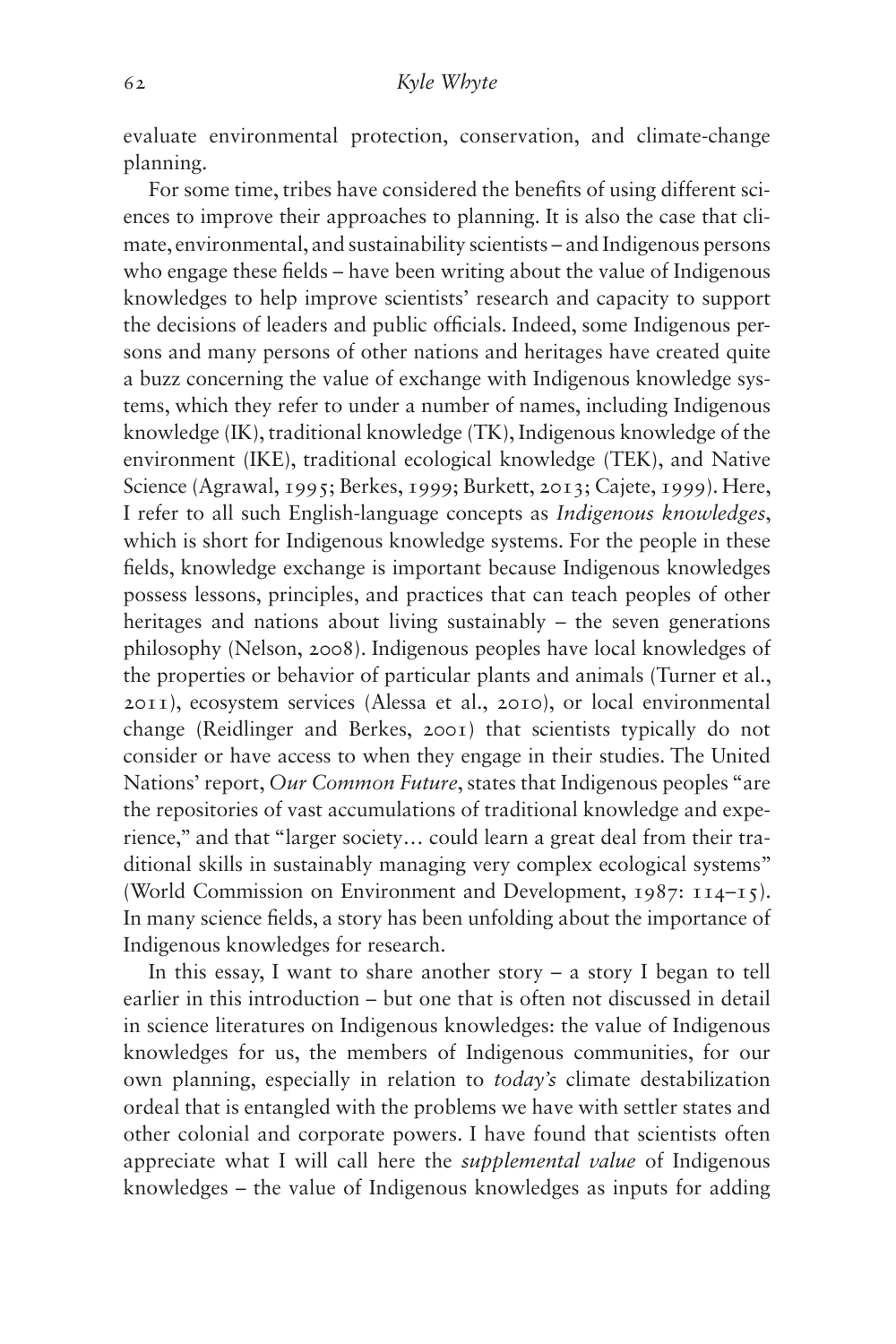(i.e., supplementing) data that scientific methods do not normally track. In the domain of supplemental value, Indigenous peoples' planning processes will improve, in turn, by having access to the supplemented and, hence, improved science. But it is also the case that Indigenous knowledges have *governance value* . That is, they serve as irreplaceable sources of guidance for Indigenous resurgenceand nation building. Scientists should appreciate governance value because it suggests that for some Indigenous peoples in knowledge exchange situations, we need to be assured that the flourishing of our knowledges is respected and protected. I hope to make the case for why it is important for scientists who work with Indigenous peoples to appreciate governance value so this understanding will improve their approaches to knowledge exchange with Indigenous peoples.

#### **Supplemental Value and Indigenous Knowledges**

Articles in climate, environmental, and sustainability sciences literatures tend to articulate concepts of Indigenous knowledges in ways that stress the value for supplementing scientific methods, or supplemental value. Consider just a few examples (of many available) mostly from climate and sustainability sciences. In 2012, the United Nations Educational, Scientific and Cultural Organization (UNESCO) and the United Nations University published *Weathering Uncertainty*: *Traditional Knowledge for Climate Change Assessment and Adaptation* (Nakashima et al., 2012 ). The report states, "Indigenous observations and interpretations of meteorological phenomena have guided seasonal and inter- annual activities of local communities for millennia. This knowledge contributes to climate science by offering observations and interpretations at a much finer spatial scale with considerable temporal depth and by highlighting elements that may not be considered by climate scientists" (Nakashima et al., 2012 : 8; see also Reidlinger and Berkes, 2001 ). The value of Indigenous knowledges rests on their capacities to fill in gaps in certain scientific methods, such as a lack of local or historical data.

The report also mentions that Indigenous knowledges can expand the methods and findings that scientists consider in their research methods. For example, Weatherhead et al. (2010) describe work in Clyde River, Nunavut, in the Arctic. Inuit huntersclaimed that it was becoming harder to predict the wind from day to day (i.e., wind persistence). The hunters' observations considered a number of features, including changes in the formation of seasonal ice crusts, animal behavior, sea- ice conditions, and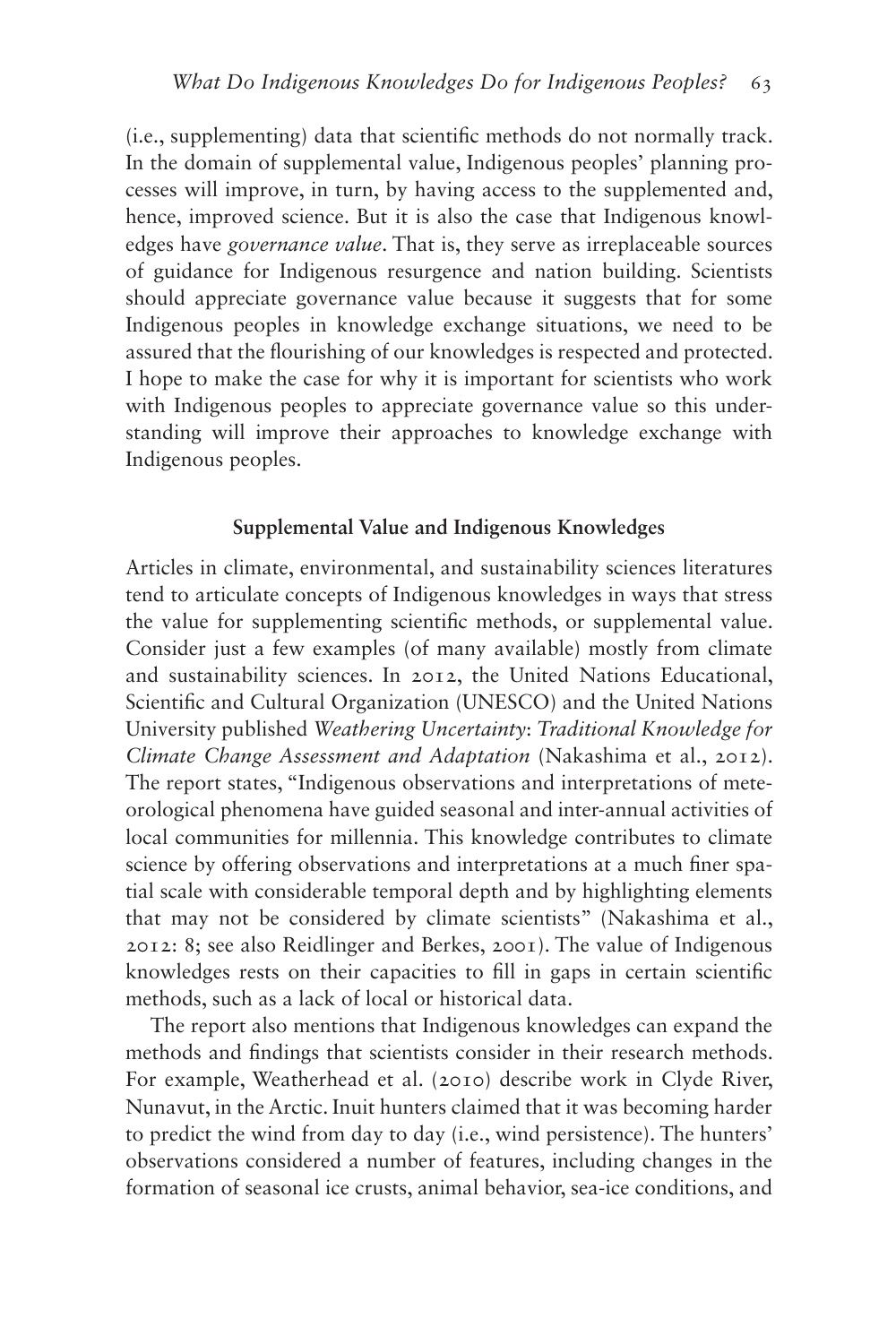### 64 *Kyle Whyte*

snow forms. Climate scientists disagreed with the hunters. The weather station only observed changes in wind direction or wind persistence in northeast winds. Some of the difference, it turns out, was attributable to the fact that the weather station was in a stationary, flat area; hunters, instead, were traveling far and wide, within complex landscapes, and were paying close attention to certain snow and ice features as a matter of safety. This spurred the scientists to add more weather stations across the landscape, especially in hunting areas, and to engage in constant comparison between weather station data and Inuit hunters' observations. The collaboration has improved the information that hunters have access to about shifting conditions that matter to their subsistence hunting and safety, which certainly helps to improve their capacity to plan.

Examples such as *Weathering Uncertainty* and the story documented by Weatherhead et al. describe Indigenous knowledges in ways that most climate and other scientists can digest and connect to their research. Yet Indigenous knowledges originate in completely different cultural-linguistic contexts than those that many scientists are used to. Indigenous peoples may report their observations in language that is not empirically useful or acceptable to scientists because the language ascribes agency or spirituality to animalsand plants , elements or entities such as water, and landscapes or ecosystem functions. Or Indigenous peoples may be perceived as embedding and enacting their observations within stories, ceremonies, or prophesies that scientists do not understand.

In Chie Sakakabira's collaboration with Iñupiat communities in the Arctic, she describes how many members discuss their knowledge of climate change and adaptive strategies through stories encoded in their languages, cosmologies, and kinship, as well as their spiritual relationships to nonhuman beings and spirits. In the case of the individuals with whom Sakakabira worked, some of their observations of climate change and adaptation are expressed through supernatural stories about changes in the dwellings of shape- shifters and ancestral spirits. The Iñupiat communities live according to relationships of moral reciprocity with whales, an animal they depend on economically, culturally, and for health – a connection so deep Sakakabira calls it *cetaceousnes* (whale consciousness). Climate change is experienced through changes in the availability of the whale tissue used for traditional drum membranes. Whereas historically drum ceremonies expressed the whales' invitations to bring people together, climate- induced disruptions in whale cycles have been associated with a resurgence in drumming ceremonies in some communities that now express humans' invitation for whales to come back to reciprocal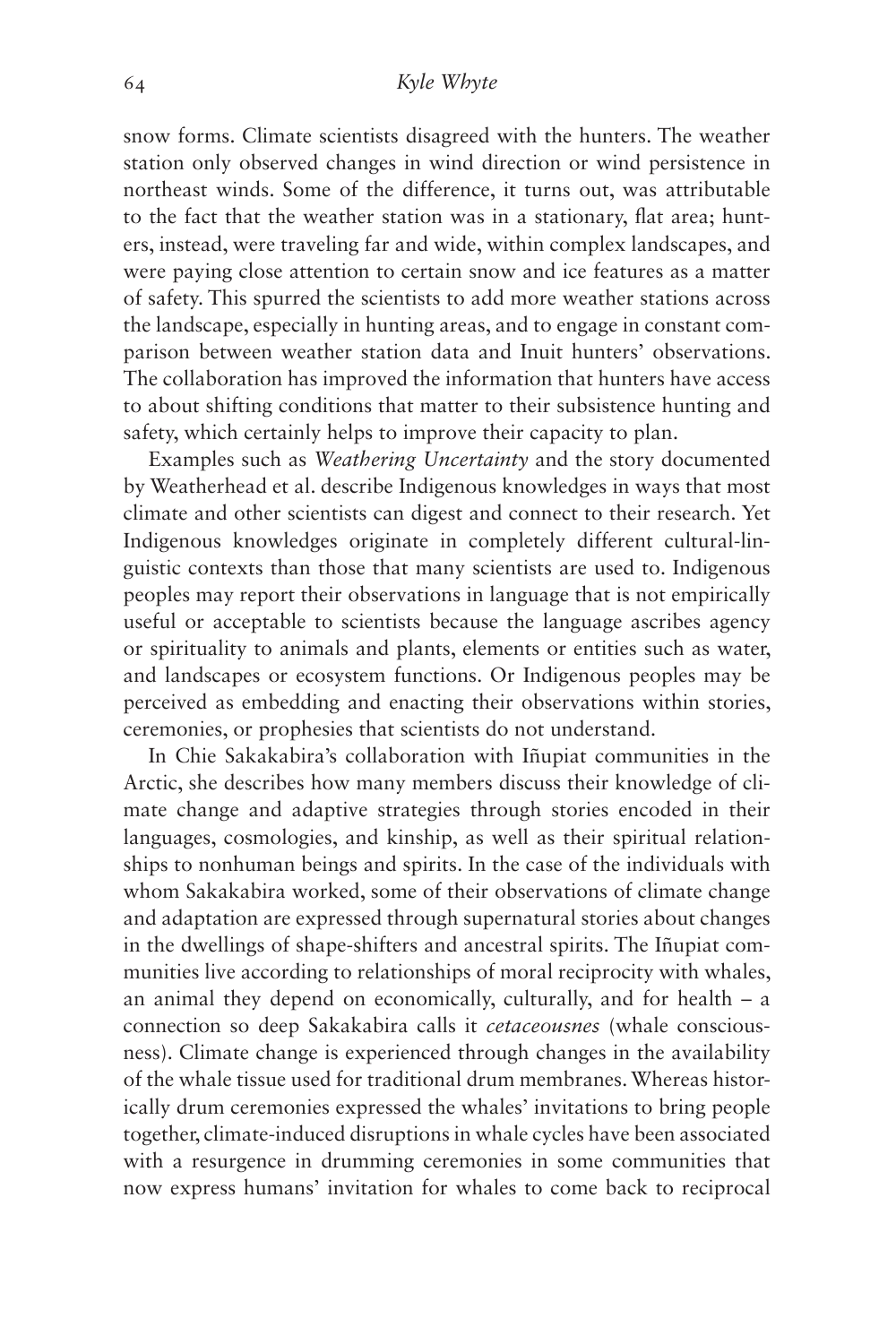relations (with humans). Iñupiat literally describes their relation to whales not as the whale cycle, which is digestible by many scientists, but as *kiavallakkikput agviq*, or "standing by the whale," which is still an inadequate translation (Sakakabira, 2010: 1007; see also Sakakabira, 2017).

Writing on this issue of the expression of knowledges, Preston Hardison describes how Indigenous peoples may use English-language terms such as "good mind, guardianship, customary law, cosmovision, reciprocity, obligations and relations" to represent aspects of reality that scientists would describe using totally different concepts, such as "information, economics, intellectual property, common heritage, public domain, secular knowledge and open knowledge" (Hardison, 2014 ). Sometimes scientists see little value when Indigenous knowledges are expressed in ways that are less akin to how scientists already describe the world. The Arctic Climate Impact Assessment ( $2004$ ), for example, is clear in its admission that "Indigenous knowledge is far more than a collection of facts. It is an understanding of the world and of the human place in the world … The emphasis on the cultural aspects of indigenous knowledge in this assessment is not intended to detract from the great utility it has in ecological and environmental research and management." In the 2004 Assessment, then, certain aspects of Indigenous knowledges are filtered out as valuable for science.

Yet others working in climate science more broadly have emphasized that the linguistic- cultural contexts and expressions of Indigenous knowledges are precisely what scientists should value, especially those working on scientific approaches to planning, management, and policy making in relation to climate change, sustainability/resilience, and conservation. Maxine Burkett offers the following observations on what she refers to as "Indigenous environmental knowledge (IEK) ."

The foundational worldview that forms the specific management tools prescribed in IEK are more relevant to the complex and ever- changing natural system that we have so deeply disturbed. In addition, IEK was oriented toward resilience for present and future generations. Instead of looking at the specific management tools, investigating and advancing the worldviews that spawned those tools and methods would be the most effective approach to the law and policy of climate change adaptation. Indeed, drawing on both the management practices and the knowledge and worldview on which they are based – while understanding the governance mechanisms behind them – may speed up the process of designing alternative resource management systems. (Burkett, 2013: 118)

For Burkett, it is precisely the culture that generates the value of Indigenous knowledges for scientific approaches to planning, management,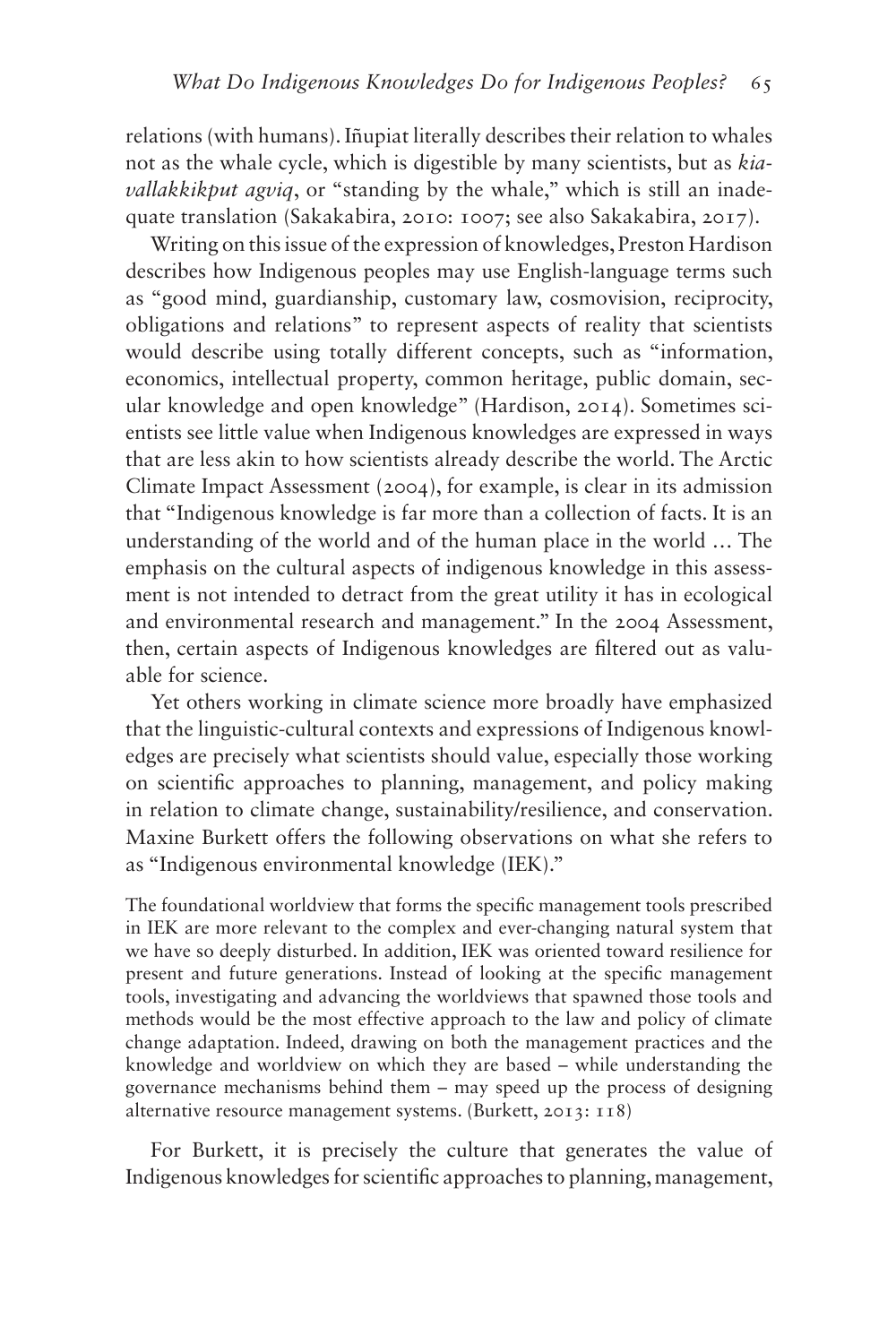and policy. The value of Indigenous knowledges here concerns lessons about "governance mechanisms." This value is discussed by many Indigenous scholars, including Ronald Trosper. In his work, he shows how taking seriously the cultural expressions of the potlatch ceremony of some Indigenous peoples in the Pacific Northwest of North America can yield key governance principles that ultimately should be intelligible to sustainability scientists interested in resilience, such as "high grading is not allowed, consumption has an upper bound, and there is always concern that ecosystem health should be maintained" (Trosper, 1995:  $72$ ). Trosper argues that while the cultural aspects of the potlatch ceremony may be initially difficult to comprehend by many scientists, it is nonetheless plausible that these cultural expressions create innovative ways for the societies to buffer, self-organize, and learn in response to environmental issues (Trosper, 2009). These cultural expressions can also be seen in Sakakabira 's work, where society is organized to cultivate reciprocal moral relationships between people and whales – relationships that motivate an environmental stewardship ethic that is lacking in many societies. Such forms of expression from Indigenous knowledges offer climate, environmental, and sustainability sciences touchstones for thinking outside of the laws and economic policies of settler states such as the United States or New Zealand.

All the examples discussed in this section express a story that characterizes Indigenous knowledges as having a *supplemental- value* for scientists. Indigenous knowledges are often seen as associated with particular members of a community, such as hunters or ceremonialists, whose activities generate data and insights that can be used by scientists to improve scientific research. Additionally, from a policy perspective, Indigenous peoples are perceived to have knowledges that mimic sustainable ecological processes, and this is seen as useful and *supplemental* . The predominance of supplemental value in the literature helps to frame scientists' expectations about what will happen when they reach out to work with Indigenous peoples. It makes interactions an issue of research ethics. That is, scientists should make sure if they interview elders or access Indigenous peoples' archives that they do not impose risks on the individuals interviewed or the people affected by public release of archives. Here, Indigenous persons or archives of Indigenous knowledges are sources of information. Climate, environmental, and sustainability scientists usually argue that Indigenous peoples today can benefit from such knowledge exchange because Indigenous peoples will gain access to the improved information and research for use in their own Indigenous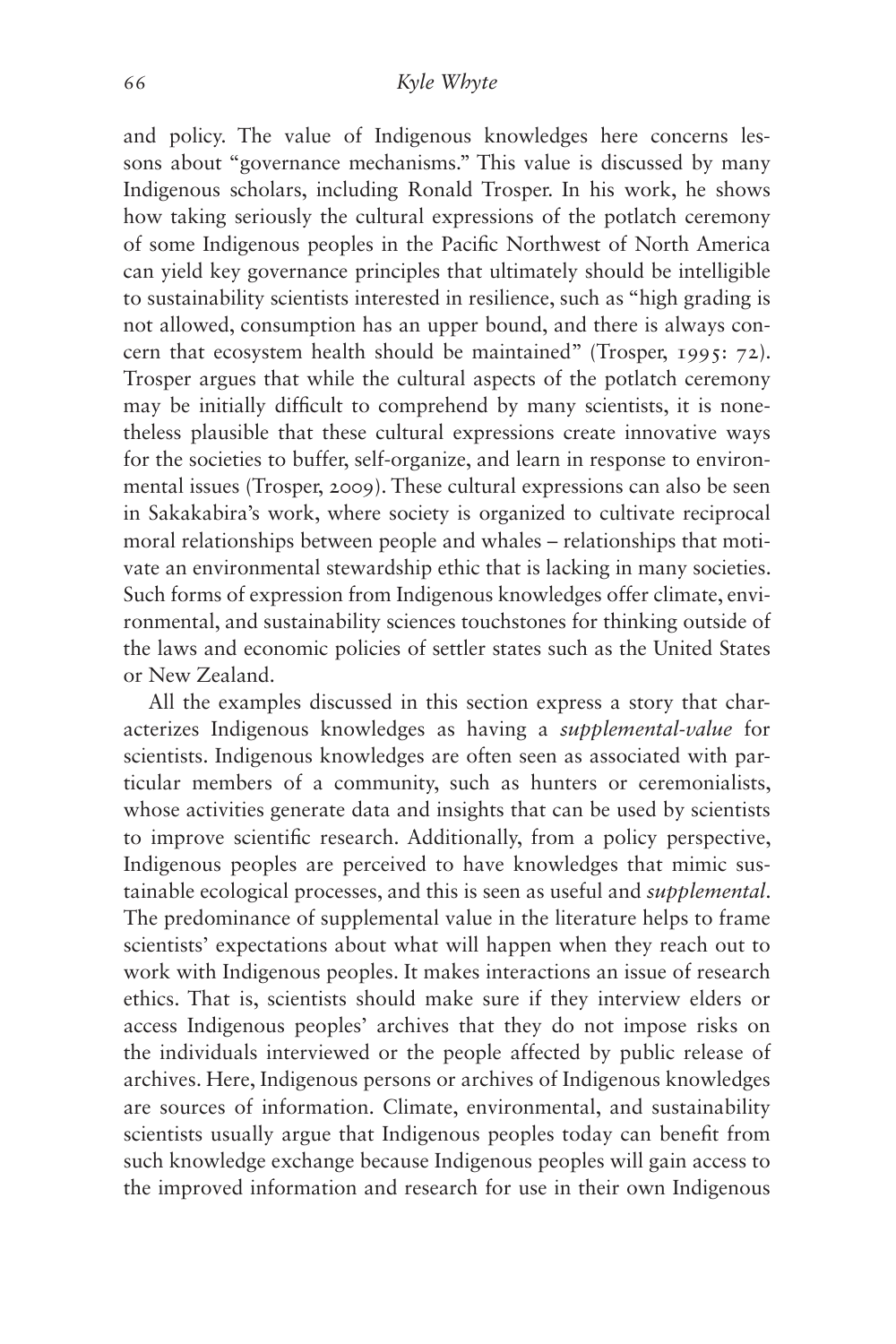planning processes. The story of supplemental value, then, involves scientists finally embracing Indigenous knowledges that their predecessors ignored, while moving toward ethical processes for obtaining these knowledges from Indigenous peoples.

#### **Indigenous Knowledges and Governance Value**

There is another story about climate, environmental, and sustainability sciences, and Indigenous knowledges with which I am far more familiar. For many Indigenous peoples this conversation supports planning that helps them prepare for sustainability issues, such as today's climate destabilization(Walker et al., 2013 ). In these cases, Indigenous peoples believe Indigenous knowledges have an irreplaceable value as guides for structuring how they will prepare for, adapt to, and mitigate future sustainability challenges. I will discuss some examples that represent a wide range of Indigenous peoples. Before moving on to these examples, I will describe what I mean by Indigenous peoples' governance today. In the space I have here, I can only give a brief and rather abstract glimpse of how I understand governance, but enough to give readers a sense of where I am coming from when I return to Indigenous knowledges later in this section. Though my initial treatment of governance may seem abstract to some, I will provide multiple examples to illustrate the relationship between knowledge and governance.

I understand Indigenous governance according to two related conceptual constellations: *resurgence* and *collective continuance* , both of which are expressions of *collective self- determination* . Collective self- determination refers to a group's ability to provide the cultural, social, economic, and political relations needed for its members to pursue good lives. In my understanding, resurgence involves thinking about collective self- determination while grasping the full impact of systems (or structures) of settler colonialism on Indigenous lives today and into the future. The impacts of settler colonialismand the idea of resurgence have long been covered in Indigenous scholarship and advocacy, especially Indigenous writings on gender, feminism, and women's advocacy (Allen, 1992; Calhoun et al., 2007; Chrystos, 1995; Goeman, 2013; LaDuke, 1999; Maracle, 1996; Ross, 1998; Smith, 2005). Mishuana Goeman and Jennifer Denetdate, reflecting on the legacies of Indigenous feminist work, write that "the structures of our lives as Native women and men are shaped by racism, sexism, and discrimination. We strive to recover our former selves and push toward creating better future selves by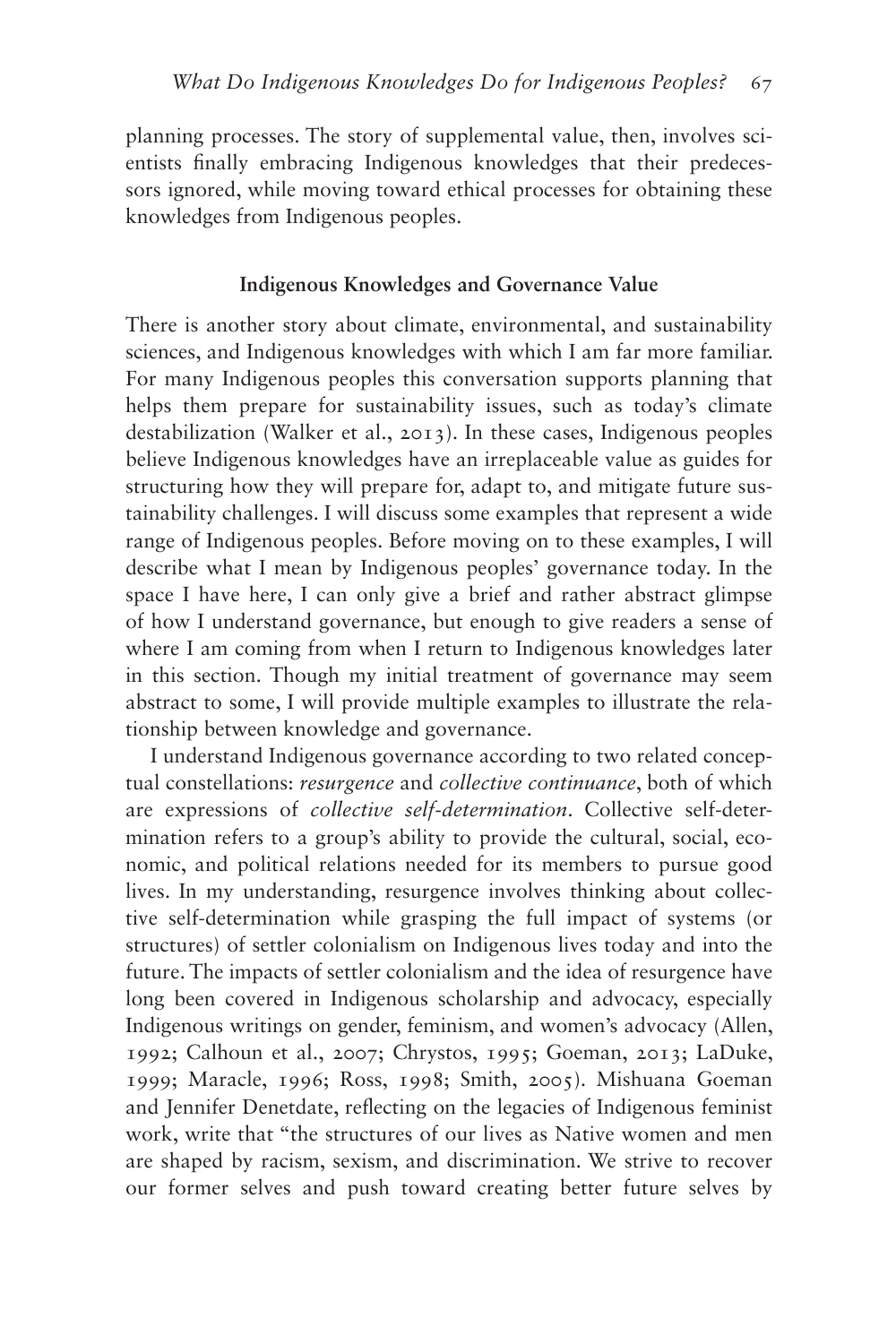reclaiming Native values, which have seen us through multiple traumas, including land dispossession and the loss of our freedoms" (Goeman and Denetdale, 2009: 9). Jeff Corntassel, in dialogue with Taiaiake Alfred, claims that "When considering how colonization systematically deprives us of our experiences and confidence as Indigenous peoples, the linkages between colonialism, cultural harm, and the disintegration of community health and well-being become clearer. Furthermore, this is a spiritual crisis just as much as it is a political, social, and economic one" (Corntassel, 2012 : 88). Resurgence , then, concerns acting in ways that "reclaim and regenerate one's relational, place-based existence by challenging the ongoing, destructive forces of colonization" (88). Leanne Simpson claims that "Resurgence happens *within* Indigenous bodies and through the connections we make to each other and our land. That's how we strengthen ourselves within Nishnaabeg intelligence" (Simpson and Coulthard, 2014).

Place-based, embodied existence is important in the theory of resurgence because it points to ways of life in which Indigenous peoples do not depend in morally problematic or unjust ways on the resources and recognition of surrounding settler states . That is, such existence unburdens Indigenous peoples from having to trust the supply chains of settler states to provide healthy and safe food for Indigenous children, to rely on settler legal and juridical frameworks for equal representation and protection against violence, such as sexual violence against Indigenous women and two-spirit persons, and to depend on settler notions of citizenship that ultimately work to erase Indigenous political, cultural, and experiential differences, among other oppressive forms of dependence (Coulthard, 2007, 2014; Goeman, 2013; LaDuke, 1999). Governance can therefore be seen as a resurgence of Indigenous peoples' self- determination using "on the ground strategies" that establish a range of capacities for land-based collective self-determination, from greater economic independence to psychological (spiritual) awakening. These strategies are guided by philosophies flowing from Indigenous peoples' own knowledges, resources, and heritages, as wellsprings of practical forms of collective self-determination (Coulthard, 2006; Napoleon, 2013; Simpson, 2004 ; see also a related account of "heritage" in Figueroa, 2001 ).

Resurgence, for me, is in dialogue with the goal of collective continuance, which I have used to discuss Indigenous adaptation to climate change. I developed this concept by thinking through the role of Anishinaabe/ Neshnabé seasonal calendars, which organize society to adapt to the dynamics of ecosystems. Collective continuance is an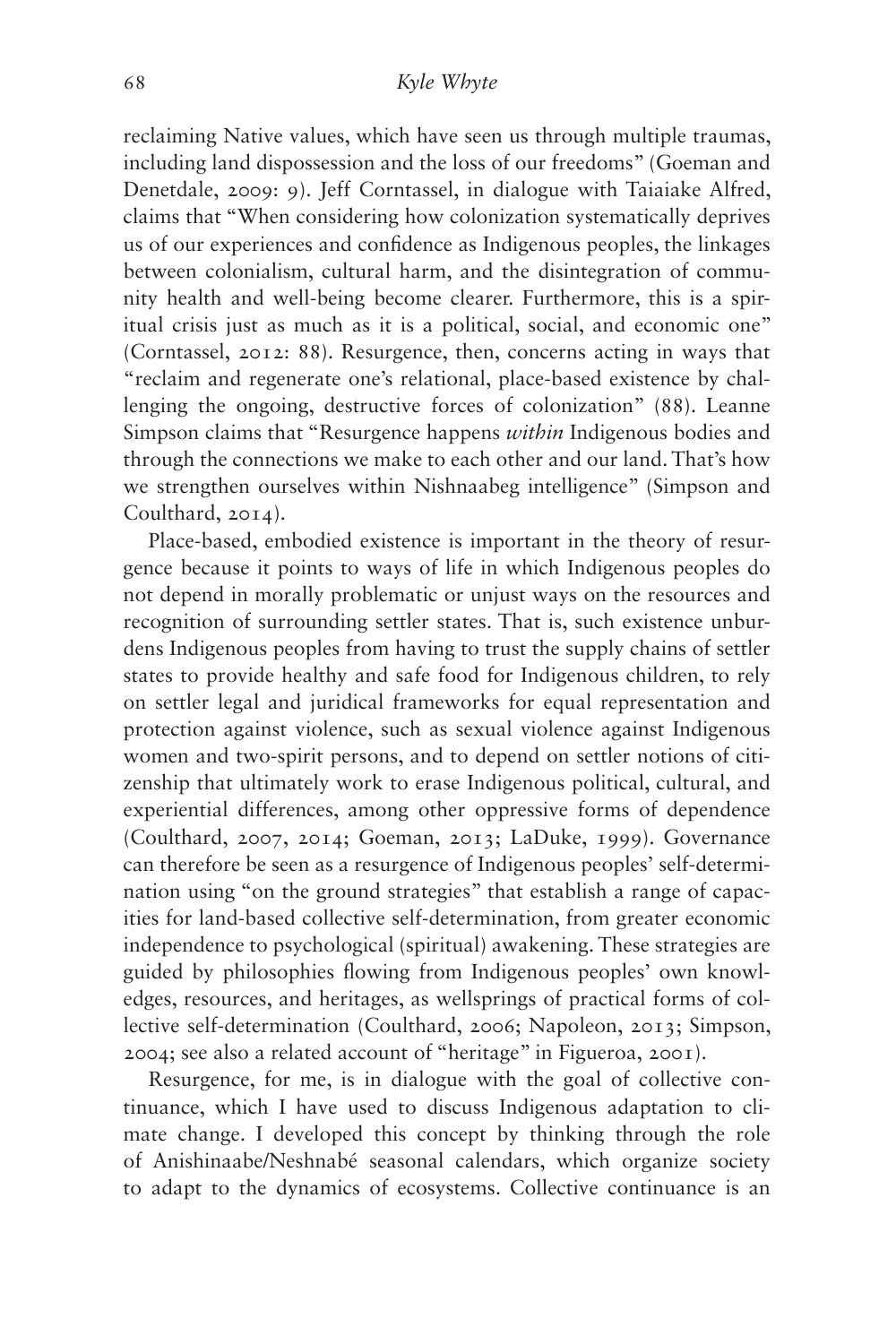Indigenous community's capacity to adapt in ways sufficient for its members' livelihoods to flourish into the future. Adaptation refers to "adjustments that populations take in response to current or predicted change" (Nelson et al., 2007: 397). The flourishing of livelihoods refers to Indigenous conceptions of  $(I)$  how to contest hardships imposed by settler colonial and other oppressive social structures and build good diplomatic relationships with parties who do not have oppressive intentions, (2) how to pursue comprehensive aims of robust living in response to the inevitability of change, like building cohesive societies, vibrant cultures, trustworthy sources of useful knowledge, strong subsistence, placebased and commercial economies, and peaceful relations with neighbors of other nations and heritages, and  $(3)$  how to make difficult decisions when circumstances require trade-offs, such as having to choose whether to put limited resources into job creation through the coal industry or invest instead in the environmental and cultural protection required for rekindling place-based supply chains for food and medicines. Given  $(1)$ ,  $(2)$ , and  $(3)$ , Indigenous collective continuance is a way of understanding Indigenous governance as a community's aptitude for making adjustments to current or predicted change in ways that contest settlerimposed hardships and other oppressions, establish quality diplomatic relationships, bolster robust living in the face of change, and observe balanced decision-making processes capable of dealing with difficult trade-offs (Whyte, 2013). Indigenous conceptions  $(1)$ ,  $(2)$ , and  $(3)$  can be achieved when societies exhibit strong relationships in which the parties to the relationships (i.e., the relatives) see themselves as having reciprocal responsibilities to one another.

Together, resurgence and collective continuance create a rendition in broad strokes of what Indigenous governance means to me. Governance refers to the sphere in which we discuss community- based institutional means, strategies, and processes that are needed for Indigenous peoples to plan for climate destabilization and the dominance of settler states . Both conceptual constellations refer to the importance of collective capacities belonging to and stemming from Indigenous peoples. Collective capacities include land-based practices and vibrant cultures, among others. Both concepts also acknowledge that Indigenous peoples continue to adapt in relation to settler colonialism by adopting emerging means, strategies, processes, and other planning tools. So Indigenous collective capacities are always in dialogue with emerging practices that address today's challenges. For example, land- based practices may be guided by an Indigenous people's traditional knowledge of plant habitat that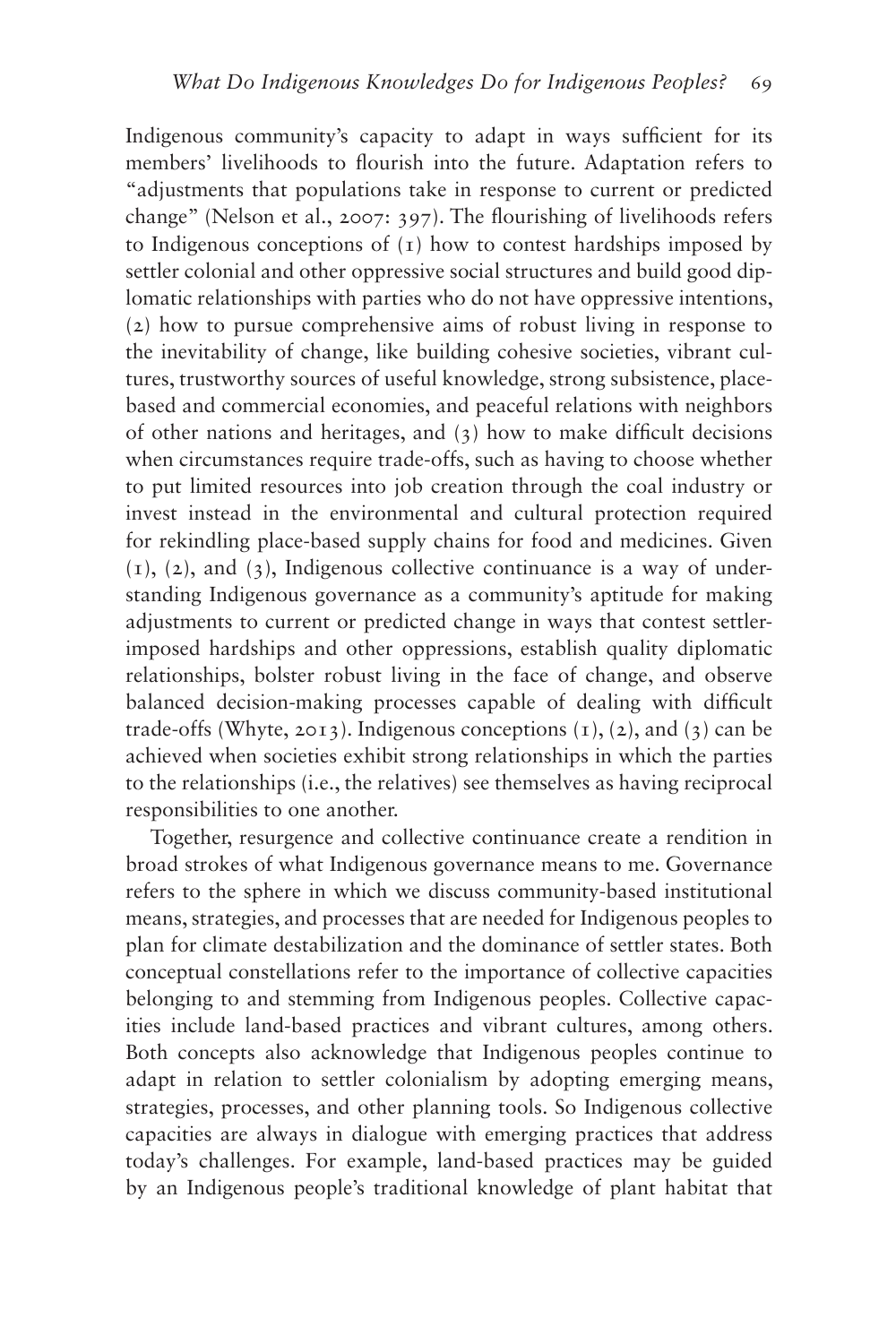### 70 *Kyle Whyte*

is rooted in traditions going back hundreds of years, but, at the same time, use "Western" scientific tools to monitor the impacts of pollution or warming on plant populations. Readers might recognize aspects of Gerald Vizenor's concept of survivance here. For Vizenor, "survivance is an active sense of presence, the continuance of native stories, not a mere reaction, or a survivable name. Native survivance stories are renunciations of dominance, tragedy, and victimry" (Vizenor, 1994: vii). One commentator interprets survivance as "renewal and continuity into the future rather than memorializing the past" (Kroeber, 2008: 25).

I now return to the topic of Indigenous knowledges. The theories of resurgence and collective continuance suggest that Indigenous knowledges are collective capacities that can provide trustworthy and useful wisdom for planning that supports collective self-determination in the face of change. That is, Indigenous knowledges are capacities Indigenous peoples can use to facilitate their own governance. Indigenous knowledges are not backward- looking repositories of information that are about historic or waning ways of life. Instead, they have a special value in Indigenous planning efforts that is different from the supplemental value of Indigenous knowledges for scientists described in the previous section. In what follows, I will consider some examples of how Indigenous knowledges are being used in planning processes by Indigenous peoples and organizations today to deal with sustainability challenges. Exchanges with different sciences figure prominently in each case.

The first example of Indigenous knowledges and governance is from the Karuk Tribe in North America, in what is referred to by most people as California. Karuk heritage involves longstanding relationships of interdependence with a range of foods, from deer to huckleberry to salmon. Historically, these foods were enhanced through intentional, systematic fire regimes that embodied complex ecological knowledge. In one study, about three quarters of the species Karuk people used for food or cultural practices were enriched in some way by fire (Norgaard). The Karuk also cultivated careful knowledges about how to steward the ecological conditions needed to maintain healthy fish populations, especially salmon, which figures importantly in Karuk diets. Yet earlier in the twentieth century, US government agencies, such as the Forest Service, banned Karuk burning and paved the way for the damming of the rivers, which presented an immediate challenge to the continuance of the Karuk food system. Ron Reed (Karuk) claims that "Criminalization of cultural practices matters for sovereignty because it directly prohibits the enactment of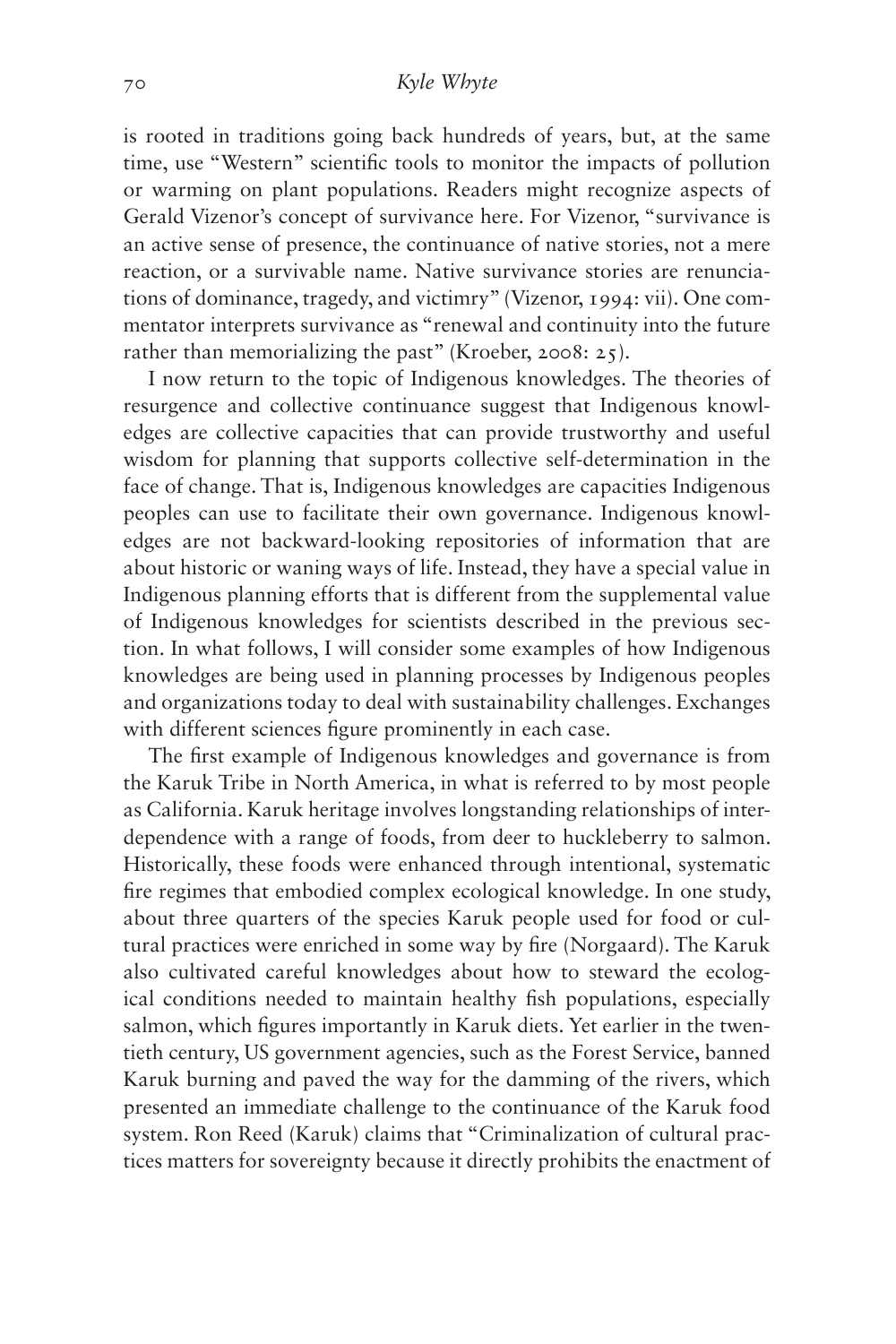practices needed for the generation of knowledge" (Norgaard, 2014: 22). Kari Norgaard, in her work with Reed and Van Horn, says:

The exclusion of fire from the ecosystem has a host of interrelated ecological and social impacts including impacts to cultural practice, political sovereignty, social relations, subsistence activities, and the mental and physical health of individual tribal members. In addition, Karuk tribal members are negatively impacted by the effects of catastrophic fires and intensive firefighting activities that in turn result from fire exclusion. *(Norgaard et al., 2011: 73)* 

In response to these challenges, the Karuk have recently engaged in a project funded by the North Pacific Landscape Conservation Cooperative to rekindle their own burning practices and salmon stewardship, in order to stimulate the Karuk economy, address nutritional, health, and other food/dietary related problems, and adapt to climate change impacts that threaten to further weaken Karuk access to their foods (see ITEP, 2014 ).

Importantly, the project, which is focused on Karuk *knowledge sovereignty*, outlines a system for expanding the use of Karuk knowledge that was curtailed by settler colonialism. The plan involves establishing practices that will strengthen the transmission of Karuk knowledge within the tribe (such as improving intergenerational relationships and increasing youth involvement in environmental management), remove external policy and jurisdictional roadblocks to putting this knowledge in practice on Karuk ancestral lands, and ensure that external policies of the US settler state are favorable. For the Karuk, knowledge sovereignty is not just a knowledge exchange between the Karuk and outside scientists. It involves first strengthening the use and transmission of knowledge within the tribe, the capacity to use Karuk knowledge in as many parts of the landscape as needed, and the assurance that US settlers cannot threaten the flourishing of Karuk knowledges. Any scientist working with the Karuk must understand how scientific work fits into the larger idea of Karuk resurgence and collective continuance, which can be considered a value of Indigenous knowledge for the sake of governance (Norgaard, 2014 ; Norgaard et al., 2011 ; Wotkyns, 2013 ).

Lake sturgeon is an important subsistence species of the Little River Band of Ottawa Indians in what is now referred to as Michigan, yet in the twentieth century the lake sturgeon population was basically eliminated through settler overharvesting, dams, stocking rivers with non-native fish species for sport fishing, and environmental change. By the early 2000s, fewer than 40 to 50 fish per year spawned in one of the major rivers, the Manistee. The tribe believes that restoring certain native species, such as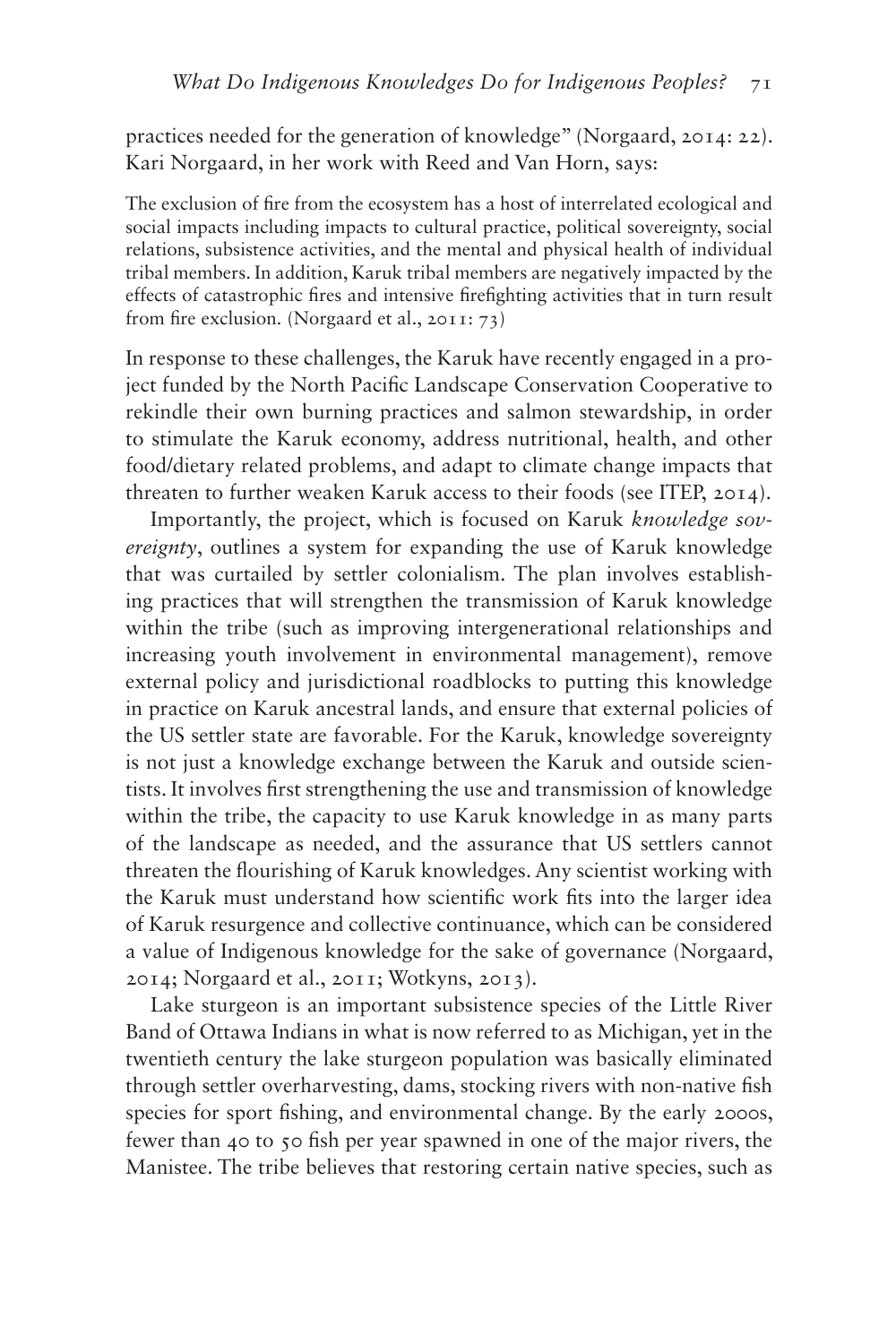lake sturgeon, is important for strengthening the resilience of the region to withstand climate destabilization – not just in the sense that native species are tied to ecological resilience, which can be questioned on various scientific grounds, but because some native species also have existence value that can motivate people to be better stewards. For the Little River Band, resilience is connected to the tribe's philosophy of *bimaadizi*  ("living in a good and respectful way") described in Mitchell. With this goal in mind, the tribe used its own knowledge of how people lived with sturgeon, sturgeon life cycles, and the genetic make-up of sturgeon in relation to families and clans to engage with biologists, tribal members, and others living within the watershed to restore lake sturgeon and bring together the entire watershed around the goal of sustainability (Holtgren, 2013 ; Holtgren et al., 2014 ).

One key development was the tribe's new cultural context group, which was made up of a diverse range of tribal members and biologists, who developed goals and objectives for restoration. Biologist Marty Holtgren describes the cultural context group as facilitating "a voice [that] was an amalgamation of cultural, biological, political, and social elements, all being important and often indistinguishable"  $(2013:135)$ . Holtgren discusses how the goal was to "restore the harmony and connectivity between [lake sturgeon] and the Anishinaabek and bring them both back to the river." According to Holtgren, "Bringing the sturgeon back to the river has an obvious biological element; however, restoring harmony and connectively between sturgeon and people was steeped in the cultural and social realm. Each meeting began with a ceremony, and the conversation was held over a feast" (Holtgren, 2013: 136). Ultimately, the tribe established a riverside rearing system to protect young sturgeon before they can be released each fall. The sturgeon release involves a public ceremony in which up to 600 people now participate, of all nations and heritages in the region, to learn about the importance of sturgeon for the watershed. The program is based on relationships with government, nonprofit, and community partners in the watershed, as well as the integration of scientific and Indigenous knowledges of sturgeon. Ottawa knowledges, then, played an enormous role in structuring the scientifically informed pursuit of the tribe's governance in the region (Holtgren, 2013; Holtgren et al.,  $20I4$ ).

The Confederated Tribes of the Umatilla Indian Reservation (CTUIR, 2010 ), in what is now referred to by most as Oregon, has developed a "First Foods" framework for guiding their governance of climate change adaptation. CTUIR has a traditional knowledge system that they refer to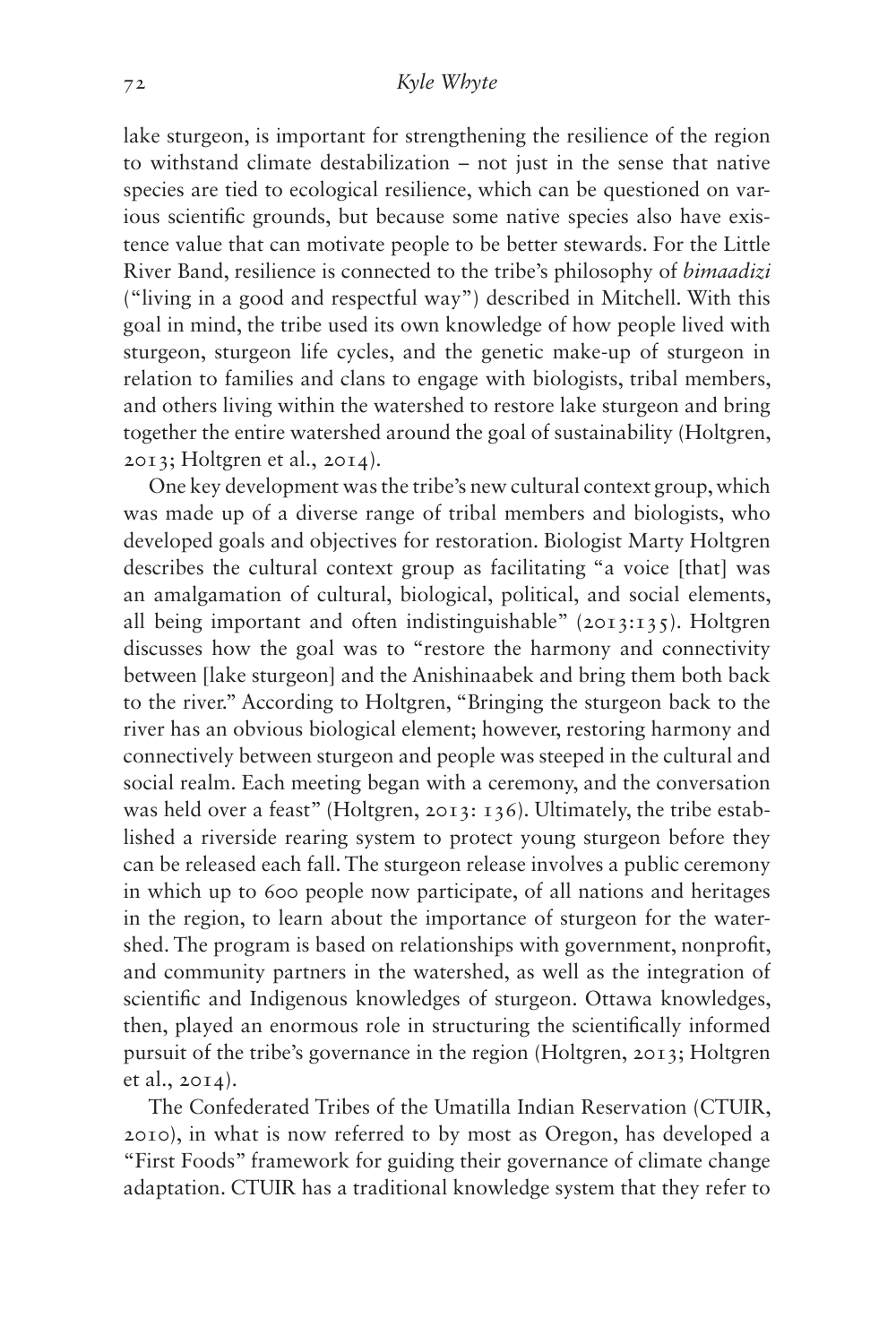as "food associated culture," which is a complex web of stewarding, harvesting, storing, and sharing a range of foods in connection with social, cultural, political, and economic life. The system, which is part of their larger philosophy called *Tamanwit*, is concretized through a number of practices, such as the order in which foods are served during feasts, which corresponds to the tribe's origin and other stories. Additionally, the CTUIR are addressing the importance of gendered knowledge when it comes to traditional foods. The tribe's comprehensive plan includes a foods category referred to as "Women's Foods," which include berries and roots over which some tribal women take on stewardship responsibilities. One elder, Marie "Butch" Dick, pointed out to the natural resources staff, "You're always talking about the men's foods. Who's going to take care of the women's foods?" (*Confederated Umatilla Journal*, 2008; CTUIR, 2010 ). To address the gap, the tribe has carried out women's food assessments, where the women lead by asserting their knowledge to support sound management decisions (Quaempts, 2012; Shippentower, 2014 ). Importantly, Indigenous women are not restricted to stereotypical roles; they have a right and responsibility to participate in planning, and they do so by respecting the genuine knowledge keepers who are on the land stewarding, harvesting, and sharing local foods (Quaempts, 2012; Shippentower, 2014).

In one presentation, I heard how women's Indigenous knowledges of plants guide how the Umatilla tribe structures climate change adaptation planning (Shippentower, 2014 ). The presentation described this knowledge as a "cultural, economic, and sovereign benefit of the CTUIR." In the planning process, it is precisely the women's knowledge that structures scientific research that seeks to learn more about "population and habitat management" and the effectiveness of what Shippentower calls "natural resource policies and regulatory mechanisms." An interesting example involved the tribe using ArcGIS in conjunction with and guided by women's knowledge "to develop a landscape level model that combines derived geographic information with field inventory data to identify habitat that support  $\varsigma$  food plants; preserve, manage and restore gathering, locations throughout the Ceded lands for Tribal Members … and provide direct knowledge for assessing climate change," as well as determining "climate change strategies" (Shippentower, 2014).

The Climate and Traditional Knowledges Workgroup (CTKW, 2014 ) formed several years ago and is made up of Indigenous persons, Indigenous government staff, and experts in sensitive issues involving the sharing of Indigenous knowledges. The CTKW developed a set of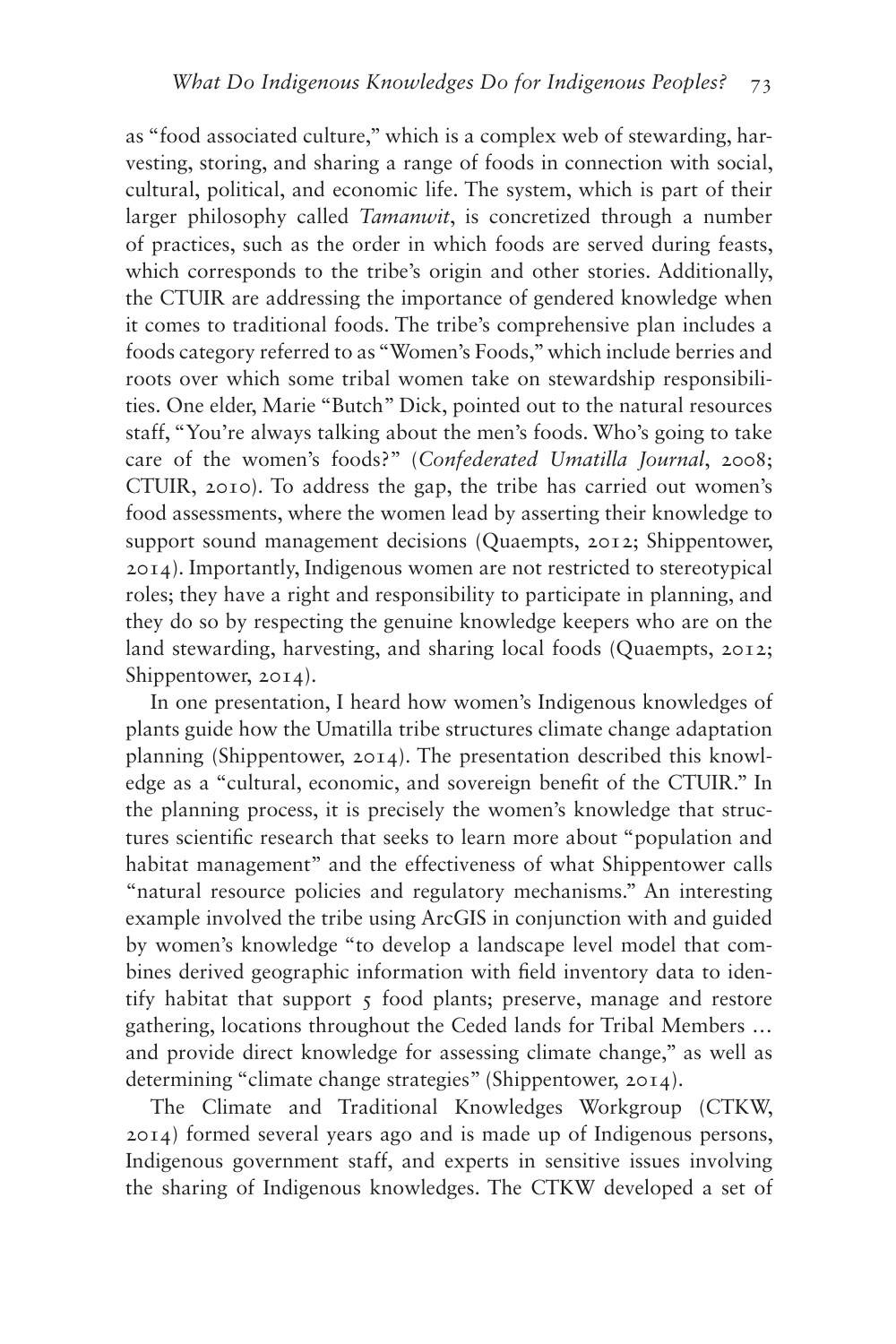guidelines through a collaborative effort with funding support from individual Indigenous governments and several US agencies. The group came together to respond to problems associated with the fact that Indigenous peoples who seek to use their knowledges in the ways described earlier do not have adequate protections for doing so. For example, in the case of copyright (a grant of a temporary monopoly by a government to provide economic incentives to individuals or firms for innovation), the law is key in defining what counts as public domain. Unfortunately, Indigenous knowledges are too often considered part of the public domain because they are judged to be too old to protect, and because they are often not written down. Because of a Supreme Court decision in 2001 ( *Department of Interior v. Klamath Water Users Protective Assn* ), Indigenous peoples are unable to share sensitive knowledge or information privately with the United States on a government-to-government basis. Any exchanges are subject to Freedom of Information Act (FOIA) requests (see Williams and Hardison, 2013 ). Another issue concerns the idea of "The Common Heritage of Mankind," which claims that some knowledges are so valuable to all of humanity that this value overrides any particular value they may have to the nations and communities who created them.

These regulations pose problems for tribes because sharing Indigenous knowledges with scientists can disclose risks to Indigenous governance. For example, telling scientists about Karuk fire management or Umatilla root harvesting may disclose the location of sacred sites and medicinal plants or the locations of fish, animals, and plants that people outside the tribe may wish to plunder. Deborah Parker of the Tulalip Tribe, for example, states, "Protecting cultural knowledge is an ongoing challenge, on many levels" (Wotkyns, 2013). Parker relates a local issue that illustrates one part of the problem: "We have a place where people like to go fishing. It's a place where human remains have been found. The tribe has put up signs – 'Private Area, for Tribal Members Only' – but others come in and constantly tear down the signs. It's really been a battle. They have no idea of sacred areas, places that need to remain untouched"  $(Wotkyns, 2013)$ .

The Guidelines for Considering Traditional Knowledges in Climate Change Initiatives (NOAA 2014) seeks, among other things, to provide guidance for scientists. The guidelines emphasize that governance means Indigenous peoples get to define what Indigenous knowledge is for them in the course of collaboration. Moreover, Indigenous peoples, as collectives, set the rules for sharing Indigenous knowledges, including what knowledge can be shared and who is authorized to share it and in what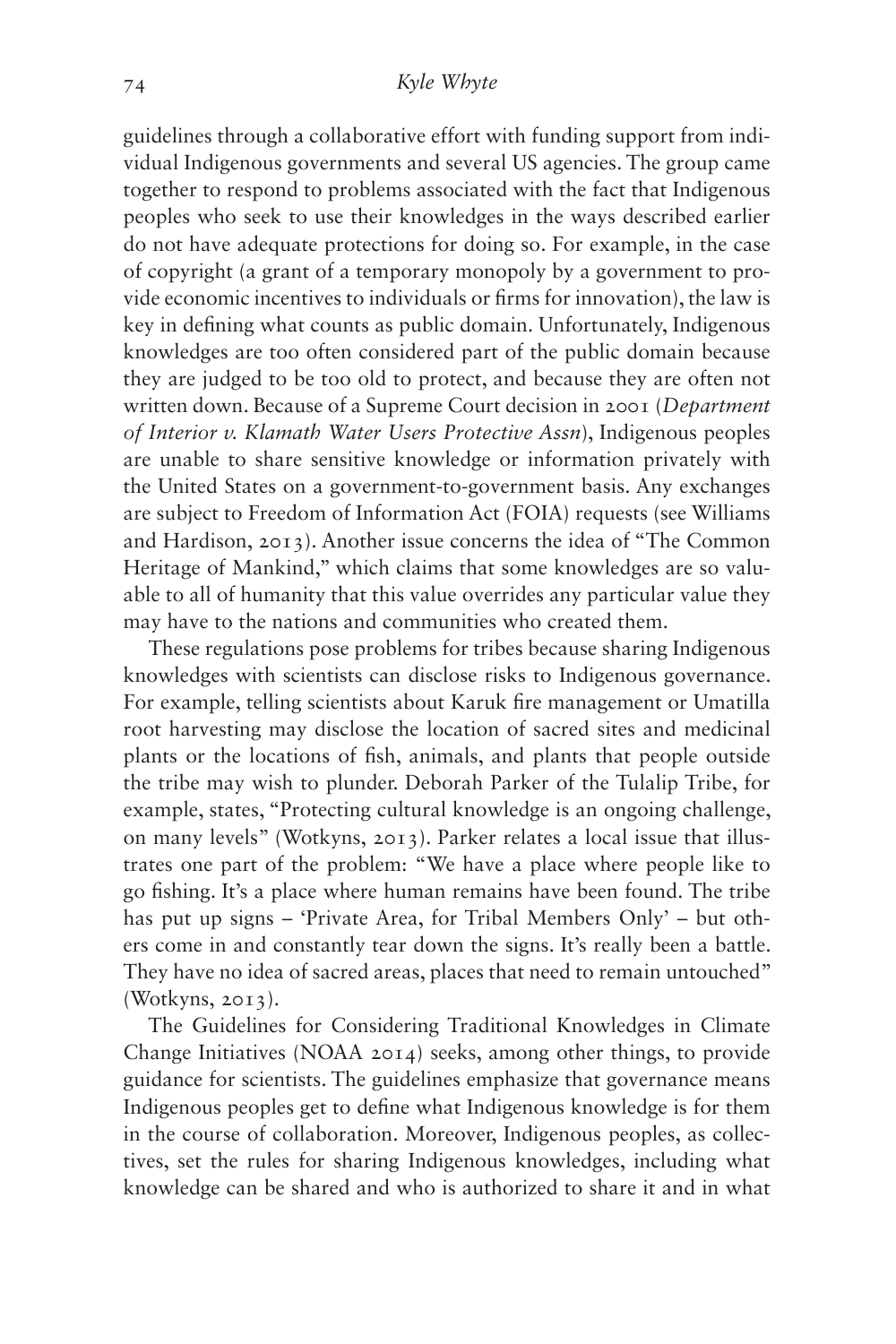form. The guidelines also reference important strategies for ensuring that scientists especially can collaborate with tribes in ways that do not pose risks of knowledge exchange. The guidelines are geared to ensure that Indigenous knowledge is protected because of its value for Indigenous governance, from resurgence to nation building.

In these examples, Indigenous knowledges have what I would call *governance value* for Indigenous peoples. Governance includes a range of planning pursuits of Indigenous collective self-determination involving research development, knowledge transmission, environmental regulation, and building education and awareness. Indigenous knowledges can serve to organize governance at all levels as capacities supporting resurgence and collective continuance. Indigenous knowledges are also a unique form of wisdom that can be disrupted if they are no longer practiced. Many of the projects just described seek to protect the practice of Indigenous knowledges within Indigenous communities and nations. Here, then, Indigenous knowledges are irreplaceable capacities that can guide Indigenous governance to adapt to forces including settler colonialism and environmental change. The idea of sharing or exchanging Indigenous knowledges with scientists should not be separated from the processes Indigenous peoples are undertaking to strengthen their knowledge systems. This is not to say that Indigenous knowledges are the only capacities of Indigenous peoples, but that they are special capacities in that they are tailored to particular places and peoples and are trustworthy from a community standpoint. Indigenous peoples living in metropolitan areas, often diverse in membership, guide their own planning through Indigenous knowledges (Bang et al., 2014; Goeman, 2013).

## **What Do Indigenous Knowledges Do for Indigenous Peoples? Supplemental Value and Governance Value**

The question posed by the title of this section (and essay) is an important one for scientists in fields oriented toward sustainability, climate change, and other planning areas to ask. In the discussion of supplemental value, we do not know what Indigenous knowledges do for Indigenous peoples beyond how improved science can be used by Indigenous peoples in a trickle-down sense. But governance value is different, first because the knowledges are associated with Indigenous capacities for resurgence and collective continuance . Therefore, their primary value is tied to the wellbeing of current and future Indigenous persons, families, communities, and nations. Sometimes Indigenous well-being conflicts with scientific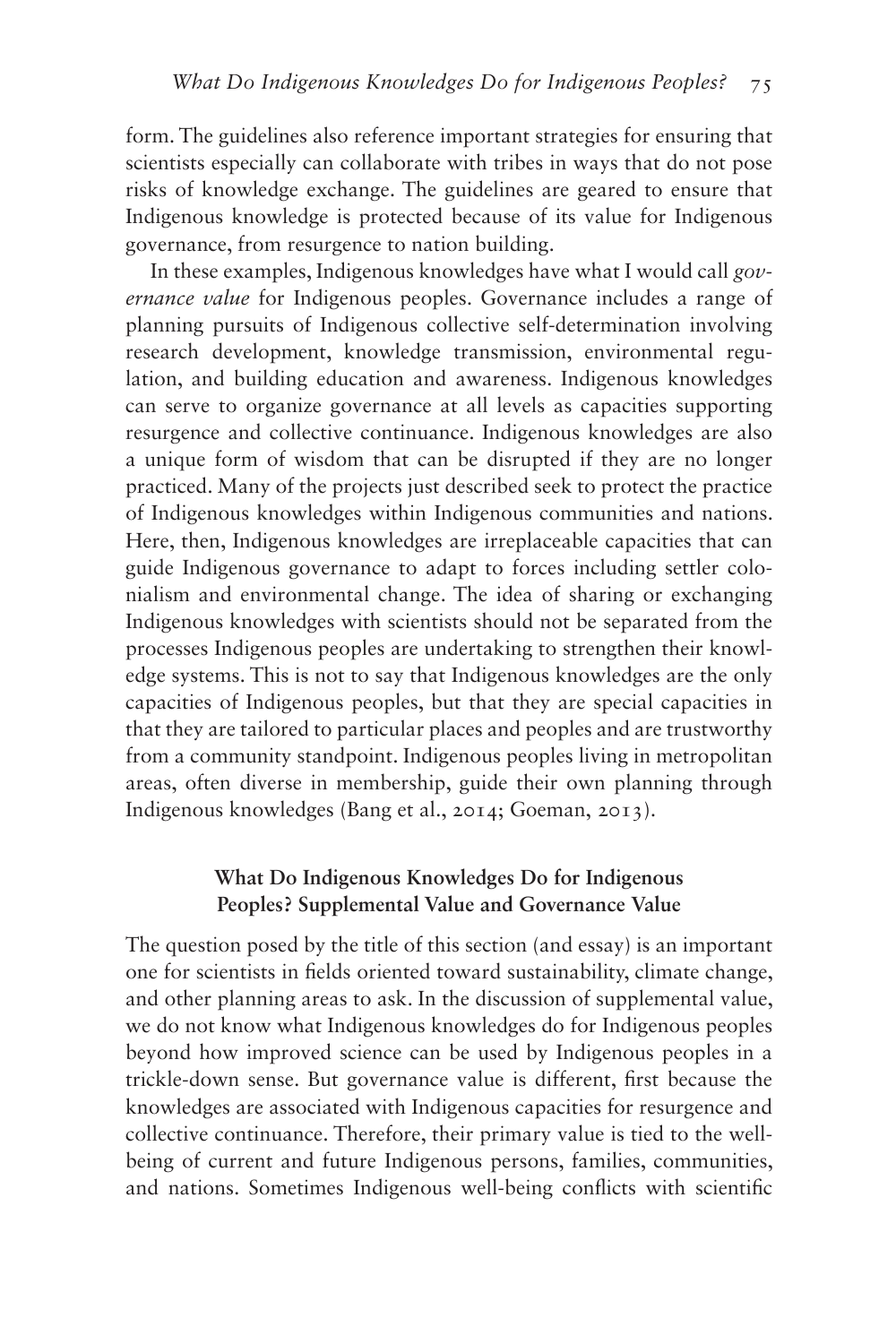aspirations to add to the public domain of global scientific knowledge. Second, in governance value, Indigenous peoples are concerned about protecting their own internal capacity to cultivate, transmit, remember, and exercise Indigenous knowledges, despite what persons and organizations of other heritages and nations do. That is, we need to have *knowledge sovereignty* regardless of what scenarios the settler society throws at us. Third, Indigenous knowledges can actually guide scientific research; it does not have to be the other way around. That is, Indigenous knowledge is not only something people apply in order to generate information useful as a scientific byproduct. Indigenous knowledges are about governance in the form of resurgence and collective continuance that can organize scientific studies on behalf of sustainability. Fourth, Indigenous peoples determine, in a given case, how Indigenous knowledges should be defined and how they should be shared.

Assuming they agree with some of my points, climate, environmental, and sustainability scientists may take from this essay that it is important for them to learn about Indigenous governance value if they are going to engage in appropriate forms of knowledge exchange with Indigenous peoples. That is, scientists need to understand how they may or may not fit into emerging Indigenous governance in terms of resurgenceand collective continuance . This is part of my truth here. From my perspective, scientists first need to understand their own positions in relation to Indigenous peoples. For example, when scientists, working for an institution, government agency, or university, approach an Indigenous nation, they must represent themselves as participating in the interests of the United States, a school, or the corporationswho donated research money. While the scientists themselves may not agree with the agendas or ideologies of the settler sovereigns or business interests, they are inextricably acting on their behalf *in some way* according to the perspectives of many Indigenous peoples. So, for example, if a scientist treats Indigenous peoples as primarily interview subjects, that may completely ignore what the Indigenous peoples are trying to do in their own right, such as the Karuk Tribe's approach to knowledge sovereignty or the Umatilla Tribe's women's food assessment initiative. Such treatment reflects the scientists' privileging of their own governance agenda without showing respect for Indigenous governance. To be more respectful, scientists would have to ensure that Indigenous peoples have the time and space to be able to strengthen their internal knowledge systems, protect key aspects of their knowledge from going public, and influence the design of scientific research to suit the guidance they receive under their Indigenous knowledges. In theory, but also in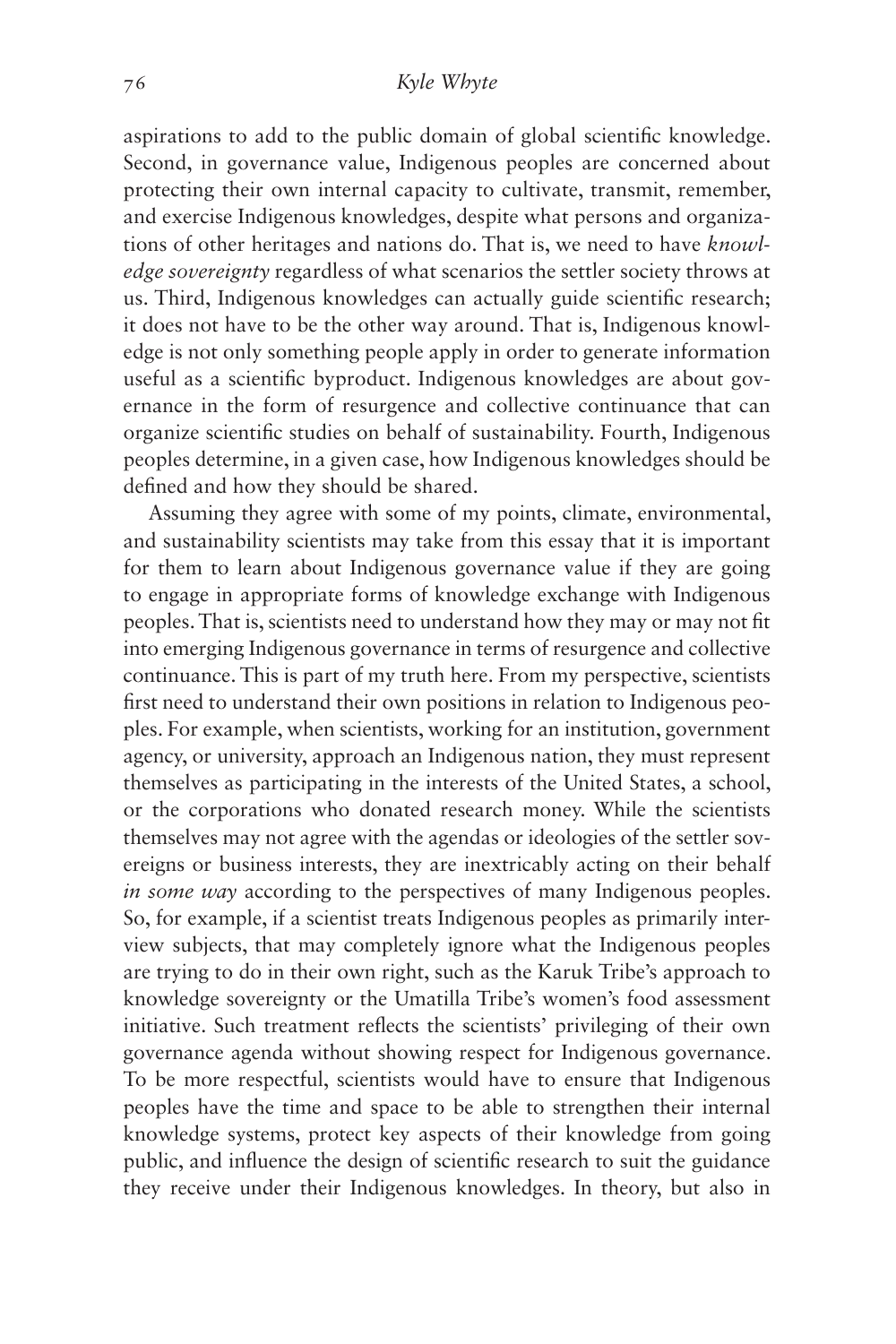some of my experiences, all of these considerations can very much change the approach, structure, and outcomes of cooperation between scientists and Indigenous peoples on long-term planning projects.

So, what do Indigenous knowledges do for Indigenous peoples? Indigenous knowledges have governance value for Indigenous peoples as an integral part of how our nations and communities plan for the future. The responsibility and right to plan for the future is a key component of collective self- determinationand enshrined by important documents such as UNDRIP. Whereas many scientists and people of other heritages and nations value Indigenous knowledges for their own research – or supplemental-value – they also need to reflect on how acknowledging the governance value of Indigenous knowledges for Indigenous peoples may impact their approaches to knowledge exchange. Such acknowledgement should lead scientists to consider how Indigenous peoples interpret the governance value of the scientists' own goals and research approaches.

#### Works Cited

- Abate, Randal, and Elizabeth Kronk, Eds. *Climate Change and Indigenous Peoples: The Search for Legal Remed itedies* . Cheltenham, UK : Edward Elgar Publishing,  $2013, 96 - 118$ .
- Agrawal, Arun. "Dismantling the Divide Between Indigenous and Scientific Knowledge." *Development and Change*, 26 (3), 1995, 413-39.
- Alessa, Lilian, Andrew Kliskey, and Paula Williams. "Forgetting Freshwater: Technology, Values, and Distancing in Remote Arctic Communities ." *Society*   $\acute{\text{c}}$  *Natural Resources*, 23 (3), 2010, 254-68.
- Allen, Paula Gunn. *The Sacred Hoop: Recovering the Feminine in American Indian Traditions*. Boston: Beacon Press, 1992.
- Arctic Climate Impact Assessment. *Impacts of a Warming Arctic-Arctic Climate Impact Assessment*. Cambridge, UK: Cambridge University Press, 2004.
- Bang, M., L. Curley, A. Kessel, A. Marin, and E. Suzokovich. "Muskrat Theories, Tobacco in the Streets, and Living Chicago as Indigenous Lands ." *Environmental Education Research* 19 (1), 2014, 37-55.
- Benton-Banai, Edward. *The Mishomis Book: The Voice of the Ojibway*. Minneapolis: University of Minnesota Press, 2010.
- Berkes, Fikret. Sacred Ecology: Traditional Ecological Knowledge and Resource *Management*. Milton Park, Abington, UK: Taylor & Francis, 1999.
- Birger , Jon . " Why Shell is Betting Billions To Drill for Oil in Alaska ." *Fortune* , 165 (8), 2012. [online] URL: http://features.blogs.fortune.cnn.com/2012/05/24/ oil- shell- alaska- drilling/
- Burkett, Maxine. "Indigenous Environmental Knowledge and Climate Change Adaptation." *Climate Change and Indigenous Peoples: The Search for Legal Remedies,* edited by Randall S. Abate and Elizabeth Ann Kronk. Cheltenham, UK: Edward Elgar, 2013.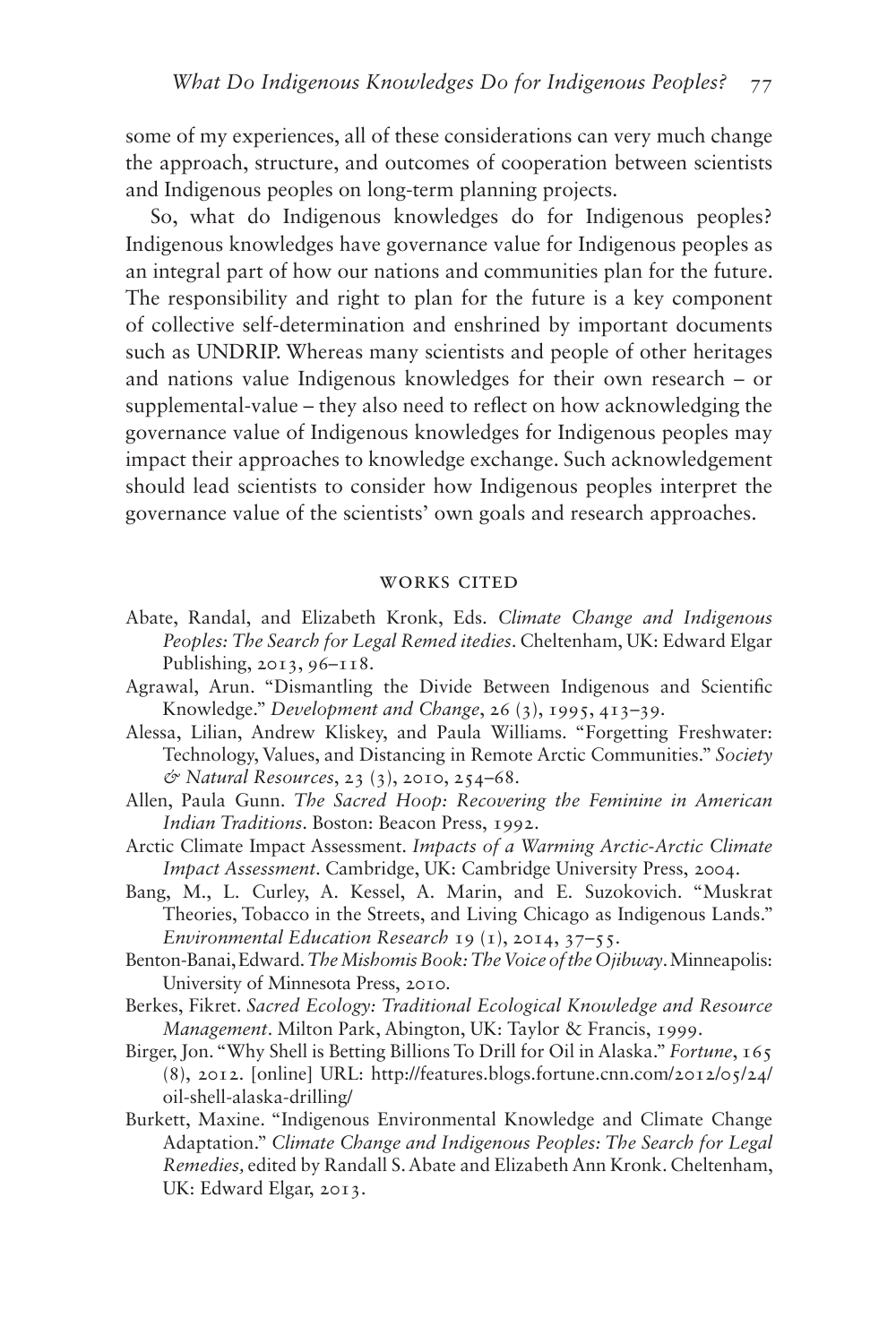- Borrows , J." Living Between Water and Rocks: First Nations, Environmental Planning and Democracy." *University of Toronto Law Journal* 47 (4), 1997,  $417 - 468.$
- Cajete, Gregory. *Native Science: Natural Laws of Interdependence*. Santa Fe: Clear Light, 1999.
- Calhoun, Anne, Mishuana Goeman, and Monica Tsethlikai. "Achieving Gender Equity for American Indians." *Handbook for Achieving Gender Equity through Education*, edited by Susan S. Klein, Barbara Richardson, Dolores A. Grayson, Lynn H. Fox, Cheris Kramarae, Diane S. Pollard, and Carol Ann Dwyer. New York: Routledge, 2007.
- Chrystos. Fire Power. Vancouver, BC: Press Gang Publishers, 1995.
- Clifton , James A. *People of the Three Fires: The Ottawa, Potawatomi, and Ojibway*  of Michigan. Grand Rapids, MI: Grand Rapids Inter-Tribal Council, 1986.
- Climate and Traditional Knowledges Workshop (CTKW). Guidelines for Considering Traditional Knowledges in Climate Change Initiatives. URL: https://climatetkw.wordpress.com (accessed 3-5-15)
- Confederated Umatilla Journal Staff. "Putting First Foods First." *Confederated Umatilla Journal*, XI (3), 2008, 1, 22.
- Corntassel, Jeff. "Re-envisioning Resurgence: Indigenous Pathways to Decolonization and Sustainable Self- determination ." *Decolonization: Indigeneity, Education & Society*,  $I(T)$ , 2012, 86-101.
- Coulthard, Glen S. "Indigenous Peoples and the 'Politics of Recognition'." The *New Socialist*, 58, 2006, 9–12.
	- " Subjects of Empire: Indigenous Peoples and the 'Politics of Recognition' in Canada." *Contemporary Political Theory*, 6 (4), 2007, 437–60.
	- *Red Skin, White Masks: Rejecting the Colonial Politics of Recognition* . Minneapolis: University of Minnesota Press, 2014.
- [CTUIR], Confederated Tribes of the Umatilla Indian Reservation. *Comprehensive Plan*, 2010. [online] URL: http://ctuir.org/2010-comprehensive-plan
- [CTKW], Climate and Traditional Knowledges Workgroup. *Guidelines for Considering Traditional Knowledges in Climate Change Initiatives,* 2014. [online] URL: https://climatetkw.wordpress.com
- Figueroa, Robert Melchior. "Other Faces: Latinos and Environmental Justice." *Faces of Environmental Racism: Confronting Issues of Global Justice* , edited by Laura Westra and Bill E. Lawson. Boston: Rowman & Littlefield, 2001,  $167 - 86.$
- Goeman, Mishuana. *Mark My Words: Native Women Mapping Our Nations*. Minneapolis: University of Minnesota Press, 2013.
- Goeman, Mishuana and Jennifer Nez Denetdale. "Native Feminisms: Legacies, Interventions, and Indigenous Sovereignties." *Wicazo Sa Review*, 24 (2),  $2009, 9 - 13.$
- Gross , L. "Bimaadiziwin, or the Good Life, as a Unifying Concept of Anishinaabe Religion." *American Indian Culture and Research Journal*, 26 (1),  $2002, 15-32.$
- Grossman, Zoltan and Alan Parker, Eds. *Asserting Native Resilience: Pacific Rim* Indigenous Nations Face the Climate Crisis. Corvallis, OR: Oregon State University Press, 2012.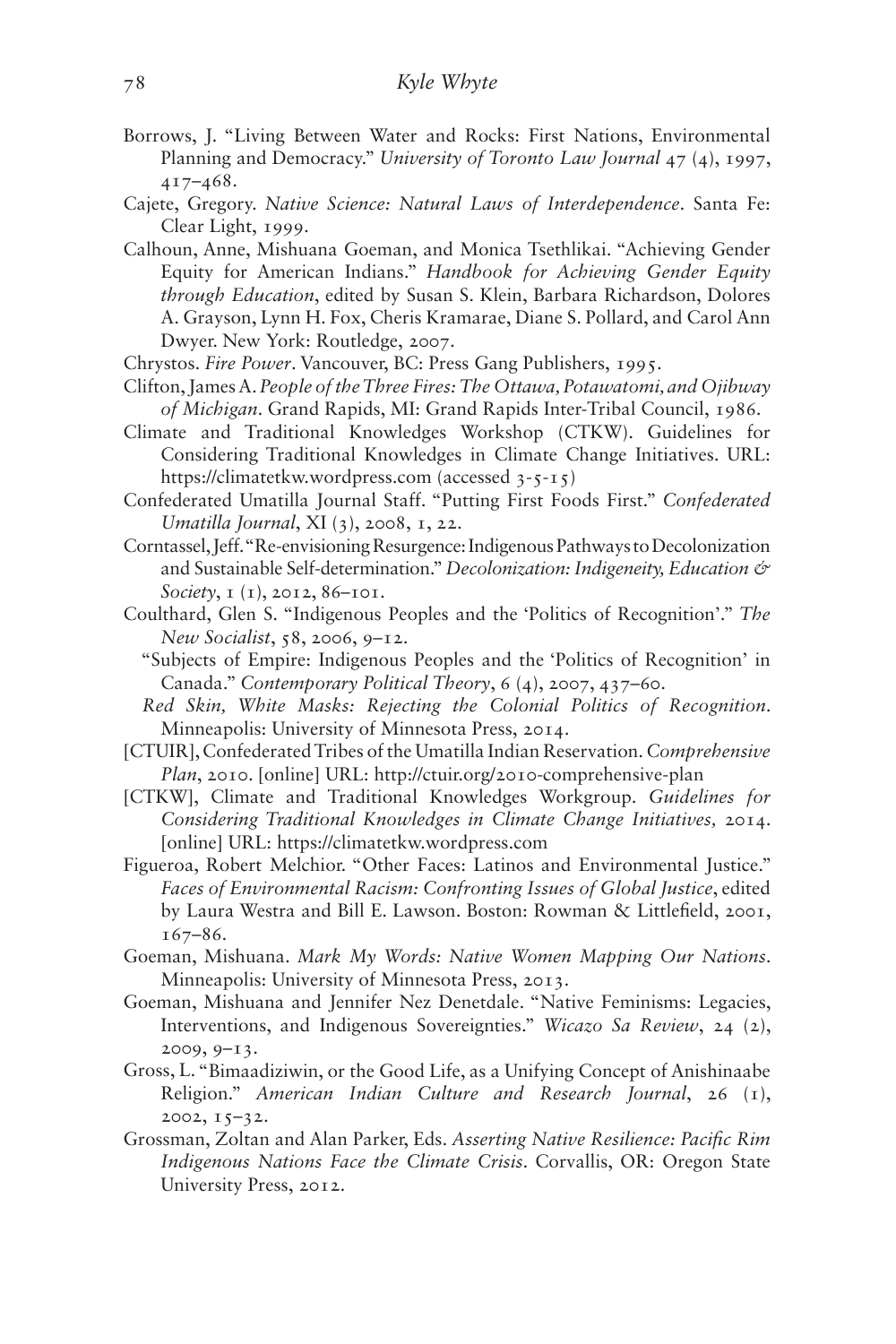- Hardison , Preston . "Safeguarding the Living Breath of Life." *Tribal Climate Change Webinar Series on Climate Change Impacts, Traditional Knowledge and Communication.* Hosted by the Institute for Tribal Environmental Professionals, June 16, 2014.
- Holtgren, Marty. "Bringing Us Back to the River." *The Great Lake Sturgeon*, edited by Nancy Auer and Dave Dempsey. East Lansing: Michigan State University Press, 2013, 133-47.
- Holtgren, Marty, Stephanie Ogren, and Kyle Whyte. "Renewing Relatives: Nmé Stewardship in a Shared Watershed." Tales of Hope and Caution in Environmental Justice, 2014. [online] URL: https://ssrn.com/abstract= 2770100
- [ITEP] Institute for Tribal Environmental Professionals. "Indigenous Peoples and Northwest Climate Initiatives: Exploring the Role of Traditional Ecological Knowledge in Resource Management," 2014. [online] URL: www.nau.edu/ tribalclimatechange/tribes/tdk\_nplcc.asp
- Jojola, Ted S. "Indigenous Planning and Resource Management." *Trusteeship* in Change: Toward Tribal Autonomy in Resource Management, edited by Richmond L. Clow and Imre Sutton. Boulder: University Press of Colorado, 2001.
- Kimmerer, Robin Wall. *Braiding Sweetgrass: Indigenous Wisdom, Scientific Knowledge and the Teachings of Plants*. Minneapolis, MN: Milkweed Editions, 2013.
- Kroeber, Karl. "Why It's A Good Thing Gerald Vizenor Is Not an Indian." *Survivance: Narratives of Native Presence*, edited by G. Vizenor, Lincoln: University of Nebraska Press, 2008, 25–37.
- LaDuke, Winona. All Our Relations: Native Struggles for Land and Life. Cambridge, MA: South End Press, 1999.
- Lyons, Scott Richard. *X-Marks: Native Signatures of Assent*. Minneapolis: University of Minnesota Press, 2010.
- Maracle, Lee. I Am Woman: A Native Perspective on Sociology and Feminism. Vancouver, BC: Press Gang Publishers, 1996.
- Marino, Elizabeth. "The Long History of Environmental Migration: Assessing Vulnerability Construction and Obstacles to Successful Relocation in Shishmaref, Alaska." *Global Environmental Change*, 22 (2), 2012, 374-81.
- McGregor, Douglas. "Honouring our Relations: An Anishinaabe Perspective." *Speaking for Ourselves: Environmental Justice in Canada*, edited by J. Agyeman, P. Cole, and R. Haluza-Delay. Vancouver: University of British Columbia Press, 2009, 27–41 .
- Mitchell, Jimmie. "N'me." *The Great Lake Sturgeon*, edited by Nancy Auer and Dave Dempsey. East Lansing: Michigan State University Press,  $2013, 21 - 26.$
- Nakashima, Douglas. Kirsty Galloway McLean, Hans Thulstrup, Ameyali Ramos Castillo, and Jennifer Rubis. Weathering Uncertainty: Traditional Knowledge *for Climate Change Assessment and Adaptation*. Paris: UNESCO and Darwin, UNU, 2012.
- Napoleon , Val . *Thinking About Indigenous Legal Orders* . Dordrecht, Netherlands : Springer, 2013.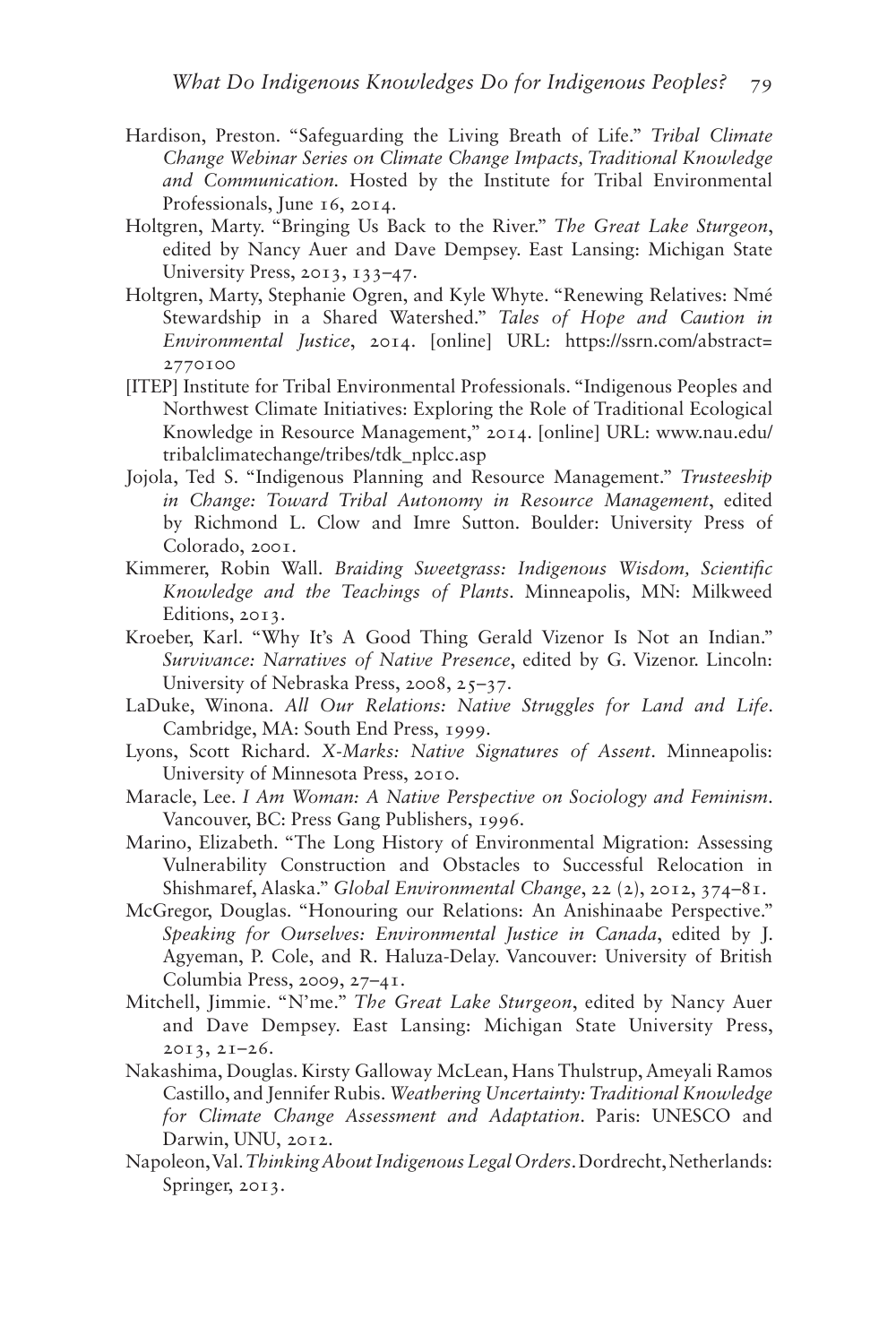- National Oceanic and Atmospheric Administration (NOAA). "Guidelines for Considering Traditional Knowledges in Climate Change." U.S. Climate Resilience Toolkit, 2014; https://toolkit.climate.gov/tool/guidelinesconsidering-traditional-knowledges-climate-change-initiatives
- Nelson, Melissa K., Ed. *Original Instructions: Indigenous Teachings for a* Sustainable Future. Rochester, VT: Bear & Company, 2008.
- Nelson, D. R., W. N. Adger, and K. Brown. "Adaptation to Environmental Change: Contributions of a Resilience Framework ." *Annual Reviews: Environment and Resources*, 32, 2007, 395–419.
- Norgaard, Kari Marie. "The Politics of Fire and the Social Impacts of Fire Exclusion on the Klamath." *Humboldt Journal of Social Relations*, 36,  $2014, 73 - 97.$
- Norgaard, Kari Marie, Ron Reed, and Carolina Van Horn. "A Continuing Legacy: Institutional Racism, Hunger and Nutritional Justice on the Klamath ." *Cultivating Food Justice: Race, Class, and Sustainability* , edited by Alison Hope Alkon and Julian Agyeman. Cambridge, MA: MIT Press,  $2011, 23 - 46.$
- Quaempts, E. "First Foods: An Obligation to Take Care of the Foods that Take Care of Us." Future of Our Salmon Conference. Columbia River Inter-Tribal Fish Commission, 2012.
- Ranco, Darren J., Catherine A. O'Neill, Jamie Donatuto, and Barbara L. Harper. " Environmental Justice, American Indians and the Cultural Dilemma: Developing Environmental Management for Tribal Health and Well-being." *Environmental Justice*, 4 (4), 2011, 221-30.
- Reidlinger , Dyanna , and Fikret Berkes . " Contributions of Traditional Knowledge to Understanding Climate Change in the Canadian Arctic." *Polar Record*, 37  $(203), 2001, 315-28.$
- Reo, Nicholas James and Kyle Powys Whyte. "Hunting and Morality as Elements" of Traditional Ecological Knowledge." *Human Ecology*, 40 (1), 2012, 15-27.
- Ross , Luana . *Inventing the Savage: The Social Construction of Native American Criminality*. Austin: University of Texas Press, 1998.
- Sakakabira, C. "Kiavallakkikput Agviq (Into the Whaling Cycle): Cetaceousness and Climate Change Among the Iñupiat of Arctic Alaska." *Annals of the*  Association of American Geographers 100 (4), 2010, 1003-1012.
- "People of the Whales: Climate Change and Cultural Resilience Among Iñuit of Arctic Alaska." *Geographical Review* 107 (1), 2017 , 159– 184.
- Scheman, Naomi. "Toward a Sustainable Epistemology." Social Epistemology, 26  $(3-4), 2012, 471-89.$
- Shippentower, Cheryl. "Women's Food and Climate Change." Presentation at the Tribal Foods Summit. Portland, OR, January 9, 2014 .
- Simpson, Leanne and Glen Coulthard. "Leanne Simpson and Glen Coulthard on Dechinta Bush University, Indigenous Land- based Education and Embodied Resurgence ." *Decolonization: Indigeneity, Education & Society* , edited by Eric Ritskes, November 26, 2014 . [online] URL: decolonization.wordpress. com/2014/11/26/leanne-simpson-and-glen-coulthard-on-dechinta-bush-university- indigenous- land- based- education- and- embodied- resurgence/
- Simpson, Leanne R. "Anticolonial Strategies for the Recovery and Maintenance of Indigenous Knowledge." *The American Indian Quarterly*, 28(3), 2004, 373–84.